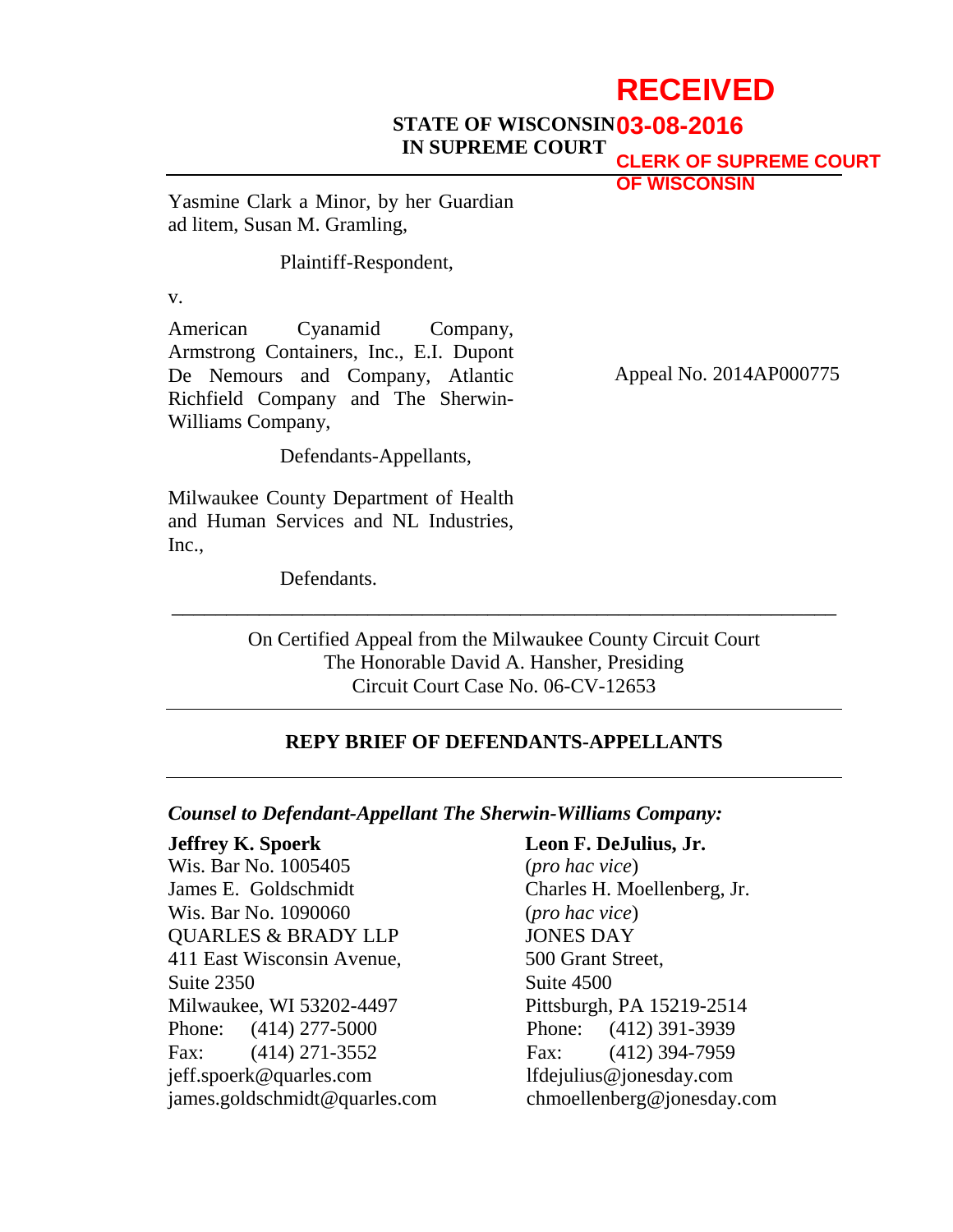#### *Counsel to Defendant-Appellant American Cyanamid Company:*

|      | <b>Ralph A. Weber (SBN 1001563)</b> |
|------|-------------------------------------|
|      | <b>GASS WEBER MULLINS LLC</b>       |
|      | 309 N. Water Street, 7th Floor      |
|      | Milwaukee, WI 53202                 |
|      | Phone: (414) 223-3300               |
| Fax: | $(414)$ 224-6116                    |

**Richard W. Mark** (*pro hac vice*) GIBSON DUNN & CRUTCHER LLP 200 Park Avenue New York, NY 10166 Phone: (212) 351-3818 Fax: (212) 351-4035 rmark@gibsondunn.com

**Elyse D. Echtman** (*pro hac vice*) ORRICK, HERRINGTON & SUTCLIFFE LLP 51 West 52nd Street New York, NY 10019 Phone: (212) 506-3753 Fax: (212) 506-5000 eechtman@orrick.com

### *Counsel to Defendant-Appellant Armstrong Containers, Inc.:*

**Timothy A. Bascom** (SBN 1010017) BASCOM BUDISH & CEMAN, S.C. 2600 N. Mayfair Road, Suite 1140 Wauwatosa, WI 53226 Phone: (414) 774-8835 Fax: (414) 476-8545 tbascom@bbclaw.com

**Robert P. Alpert** (*pro hac vice*) Jeffrey K. Douglass (*pro hac vice*) MORRIS, MANNING & MARTIN, LLP 1600 Atlanta Financial Center 3343 Peachtree Road, N.E. Atlanta, GA 30326 Phone: (404) 233-7000 Fax: (404) 365-9532 rpa@mmmlaw.com jdouglass@mmmlaw.com

#### *Counsel to Defendant-Appellant E.I. Du Pont De Nemours & Company:*

**Paul E. Benson** (SBN 1001457) MICHAEL BEST & FRIEDRICH LLP 100 E. Wisconsin Avenue, Suite 3300 Milwaukee, WI 53202 Phone: (414) 271-6560 Fax: (414) 277-0656 pebenson@michaelbest.com

**Steven R. Williams** (*pro hac vice*) Joy C. Fuhr (*pro hac vice*) Christian E. Henneke (*pro hac vice*) McGUIRE WOODS LLP Gateway Plaza 800 East Canal Street Richmond, VA 23219 Phone: (804) 775-1000 Fax: (804) 775-1061 srwilliams@mcguirewoods.com jfuhr@mcguirewoods.com chenneke@mcguirewoods.com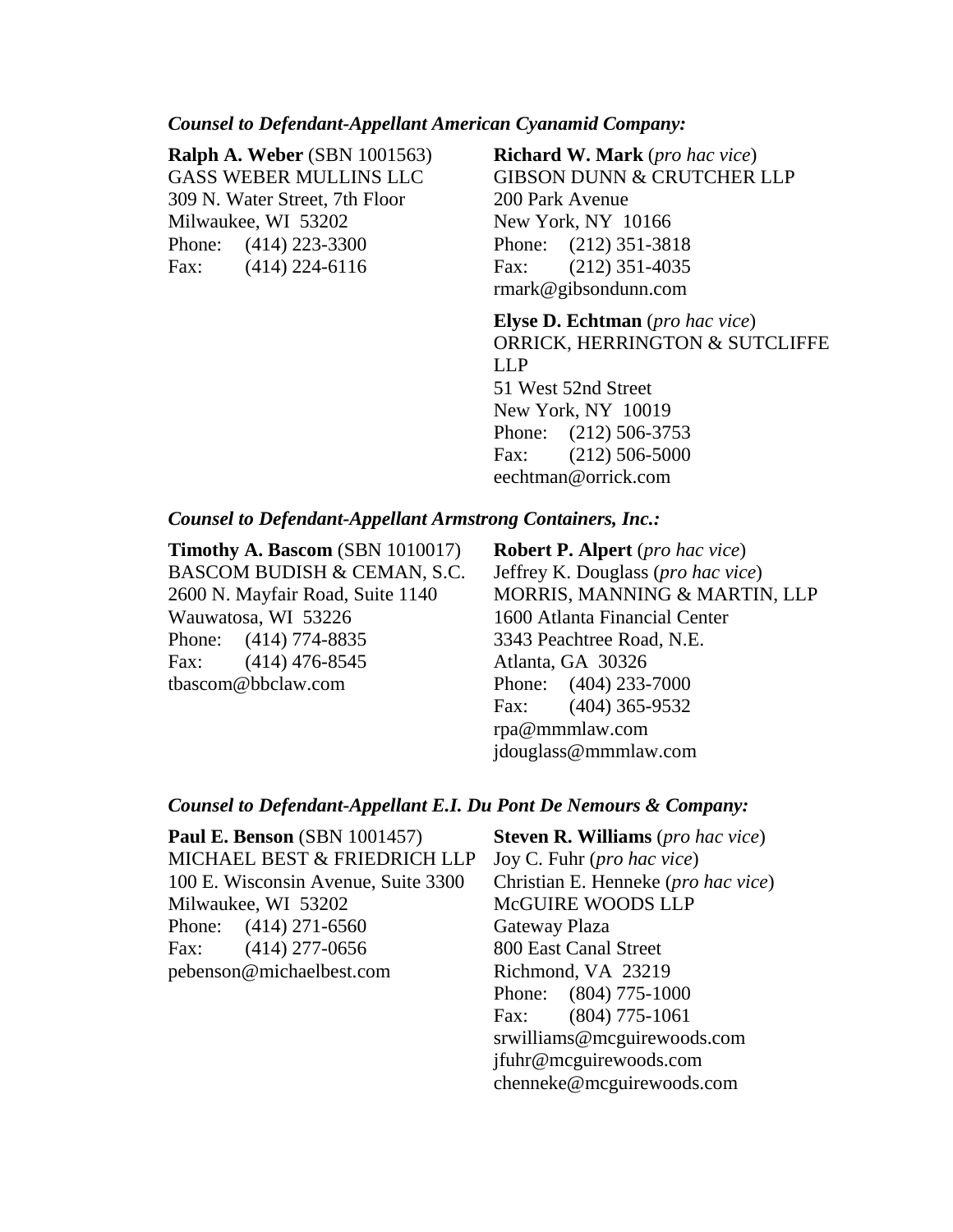#### *Counsel to Defendant-Appellant Atlantic Richfield Company:*

**Anthony S. Baish** (SBN 1031577) GODFREY & KAHN S.C. 780 N. Water Street, Suite 1500 Milwaukee, WI 53202 Phone: (414) 273-3500 Fax: (414) 273-5198 abaish@gklaw.com

#### **Daniel T. Flaherty** (SBN 1011357)

GODFREY & KAHN S.C. 100 W. Lawrence Street P.O. Box 2728 Appleton, WI 54913 Phone: (920) 830-2800 Fax: (920) 830-3530 dflaherty@gklaw.com

**Philip H. Curtis** (*pro hac vice*) Bruce R. Kelly (*pro hac vice*) William Voth (*pro hac vice*) Matthew D. Grant (*pro hac vice*) Reuben S. Koolyk (*pro hac vice*) ARNOLD & PORTER LLP 399 Park Avenue New York, NY 10022 Phone: (212) 715-1000 Fax: (212) 715-1399 Philip.Curtis@aporter.com Bruce.Kelly@aporter.com William.Voth@aporter.com Matthew.Grant@aporter.com Reuben.Koolyk@aporter.com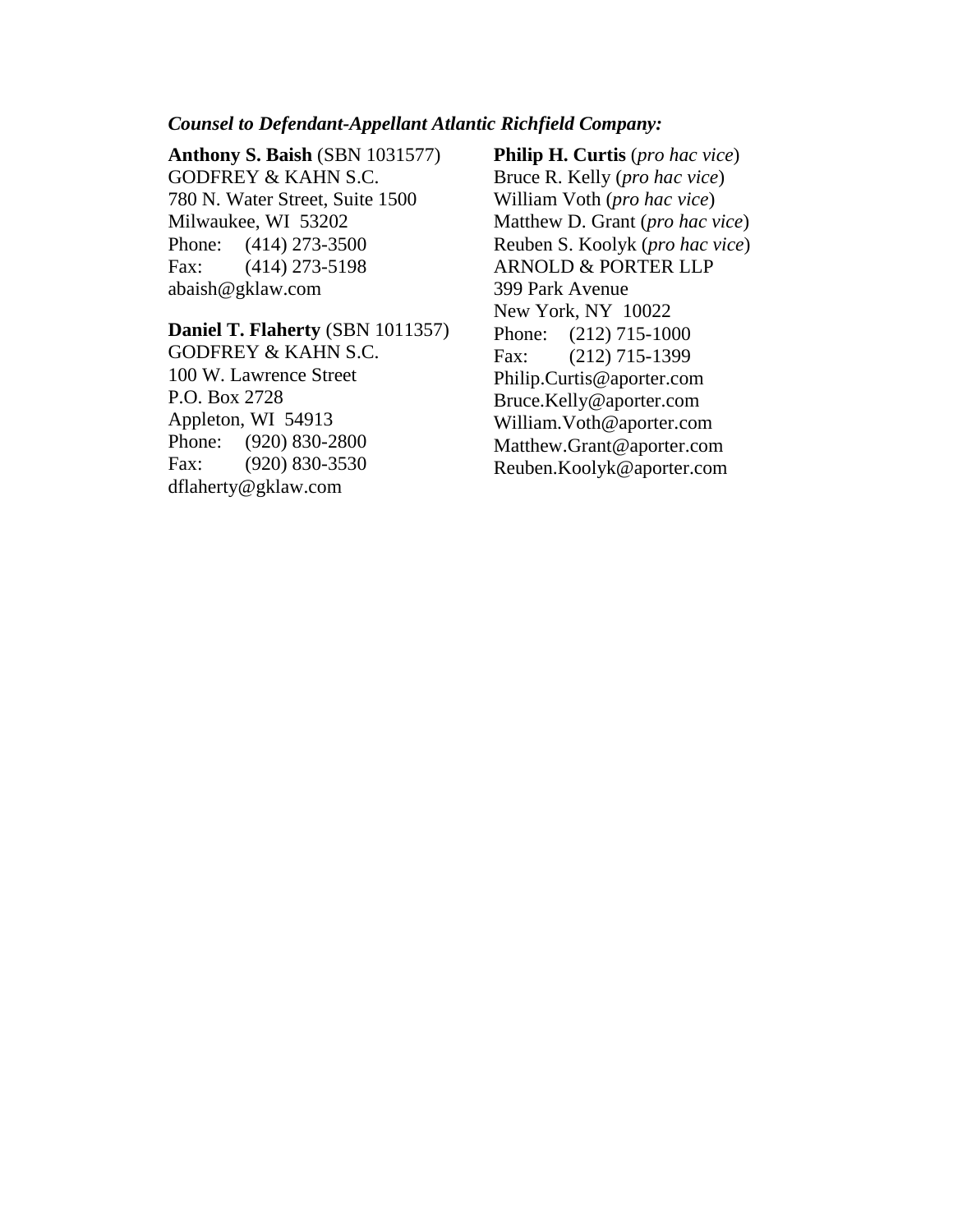## **TABLE OF CONTENTS**

**Page**

| L.   |           | WIS. STAT. §895.046 DOES NOT<br>IMPAIR A VESTED RIGHT. 3                                      |  |
|------|-----------|-----------------------------------------------------------------------------------------------|--|
|      | A.        | Retroactive Application Of<br><b>Thomas Cannot Create A Vested</b>                            |  |
|      | <b>B.</b> | As Of 2013, Clark's Claim<br>Relying On Thomas Was Subject<br>To Too Many Contingencies To    |  |
| II.  |           | THE TRIAL COURT IMPROPERLY<br>SUBSTITUTED ITS OWN VIEW FOR<br>THE LEGISLATURE'S RATIONALE. 10 |  |
| III. |           | <b>SECTION 895.046 IS NOT PRIVATE</b>                                                         |  |
|      |           |                                                                                               |  |
|      |           | CERTIFICATION RE. FORM AND LENGTH 26<br>CERTIFICATION RE. ELECTRONIC BRIEF 27                 |  |
|      |           |                                                                                               |  |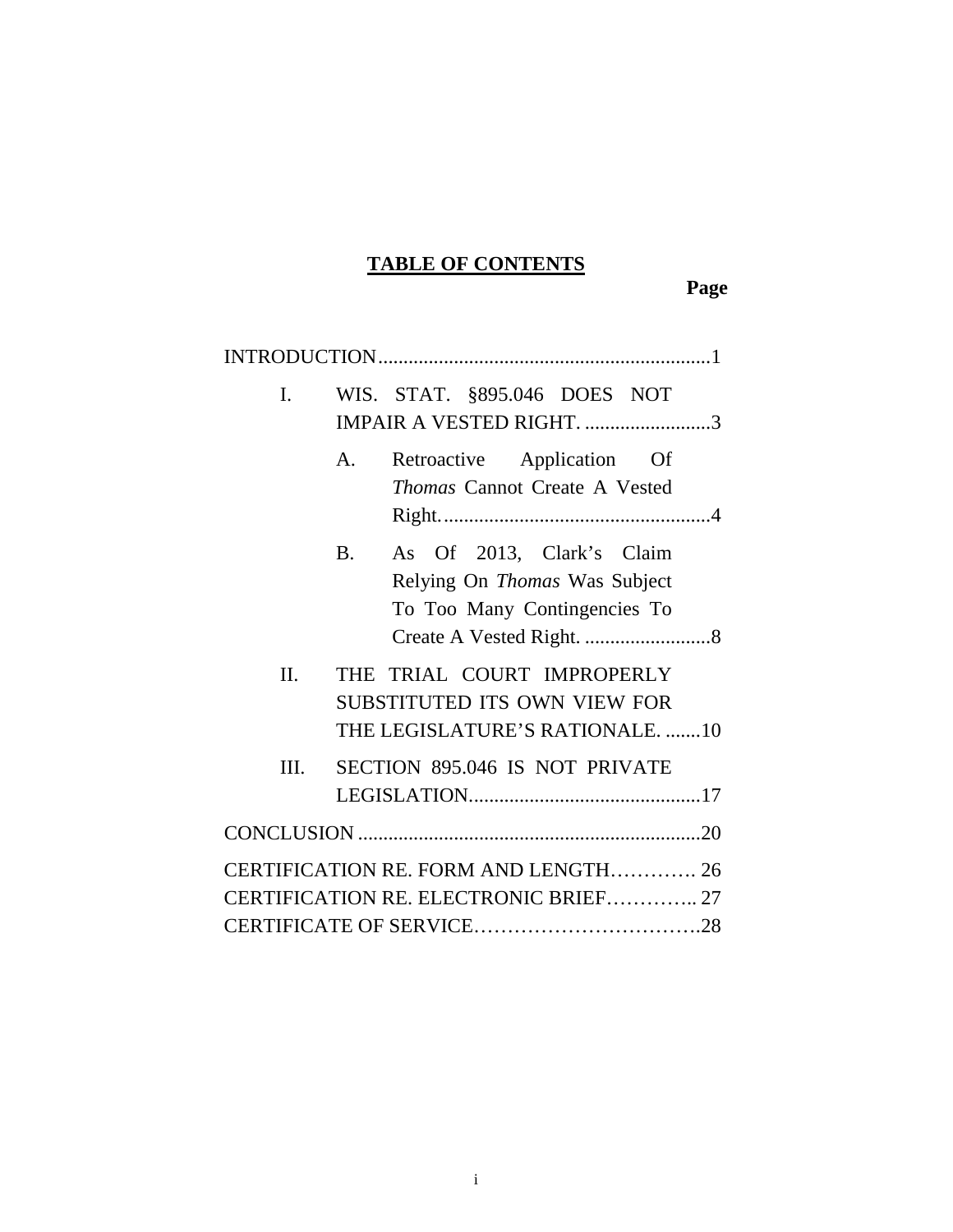### **TABLE OF AUTHORITIES**

**Page(s)**

### **CASES**

| Boykin v. Boeing Co.,                                                 |
|-----------------------------------------------------------------------|
| Chappy v. LIRC,                                                       |
| City of Cleburne v. Cleburne Living Ctr., Inc.,                       |
| Collins v. Eli Lilly Co.,                                             |
| Daanen & Janssen, Inc. v. Cedarapids, Inc.,                           |
| Doering v. WEA Ins. Grp.,                                             |
| Eastern R.R. Presidents Conference v. Noerr<br>Motor Freight, Inc.,   |
| Ervin v. City of Kenosha,<br>159 Wis.2d 464, 464 N.W.2d 654 (1991) 16 |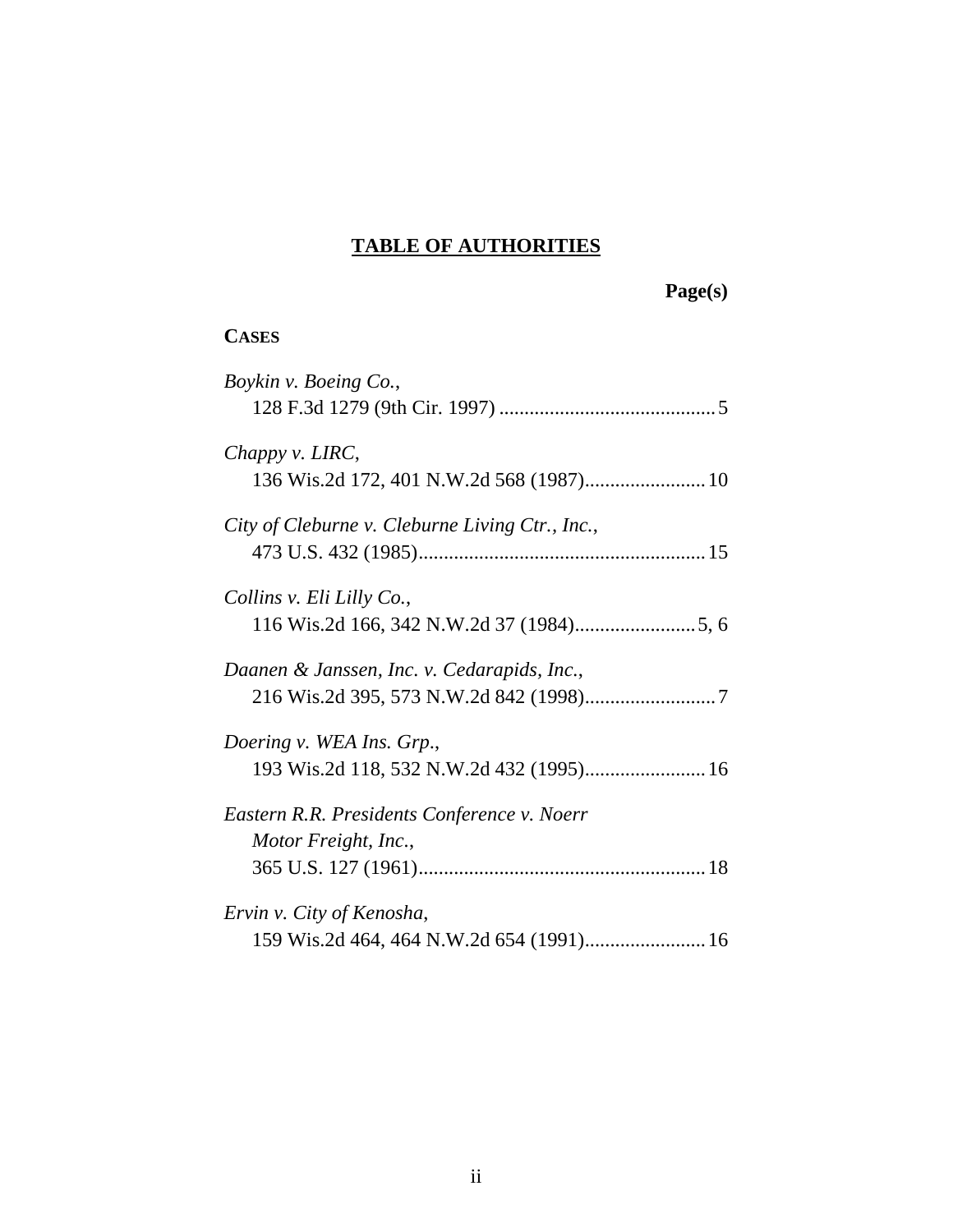| F.C.C. v. Beach Commc'ns, Inc.,              |  |
|----------------------------------------------|--|
|                                              |  |
| Flynn v. Dep't of Admin.,                    |  |
| 216 Wis.2d 521, 576 N.W.2d 245 (1998) 18     |  |
| Gibson v. Am. Cyanamid Co.,                  |  |
|                                              |  |
| Gibson v. Am. Cyanamid Co.,                  |  |
|                                              |  |
| Godoy ex rel. Gramling v. E.I. du Pont de    |  |
| Nemours & Co.,                               |  |
| 2009 WI 78, 319 Wis.2d 91, 768 N.W.2d        |  |
|                                              |  |
| Group Health Coop. v. Wis. Dep't of Revenue, |  |
| 229 Wis.2d 846, 601 N.W.2d 1 (Ct. App.       |  |
|                                              |  |
| Hammermill Paper Co. v. La Plante,           |  |
|                                              |  |
| Hunter v. Sch. Dist.,                        |  |
|                                              |  |
|                                              |  |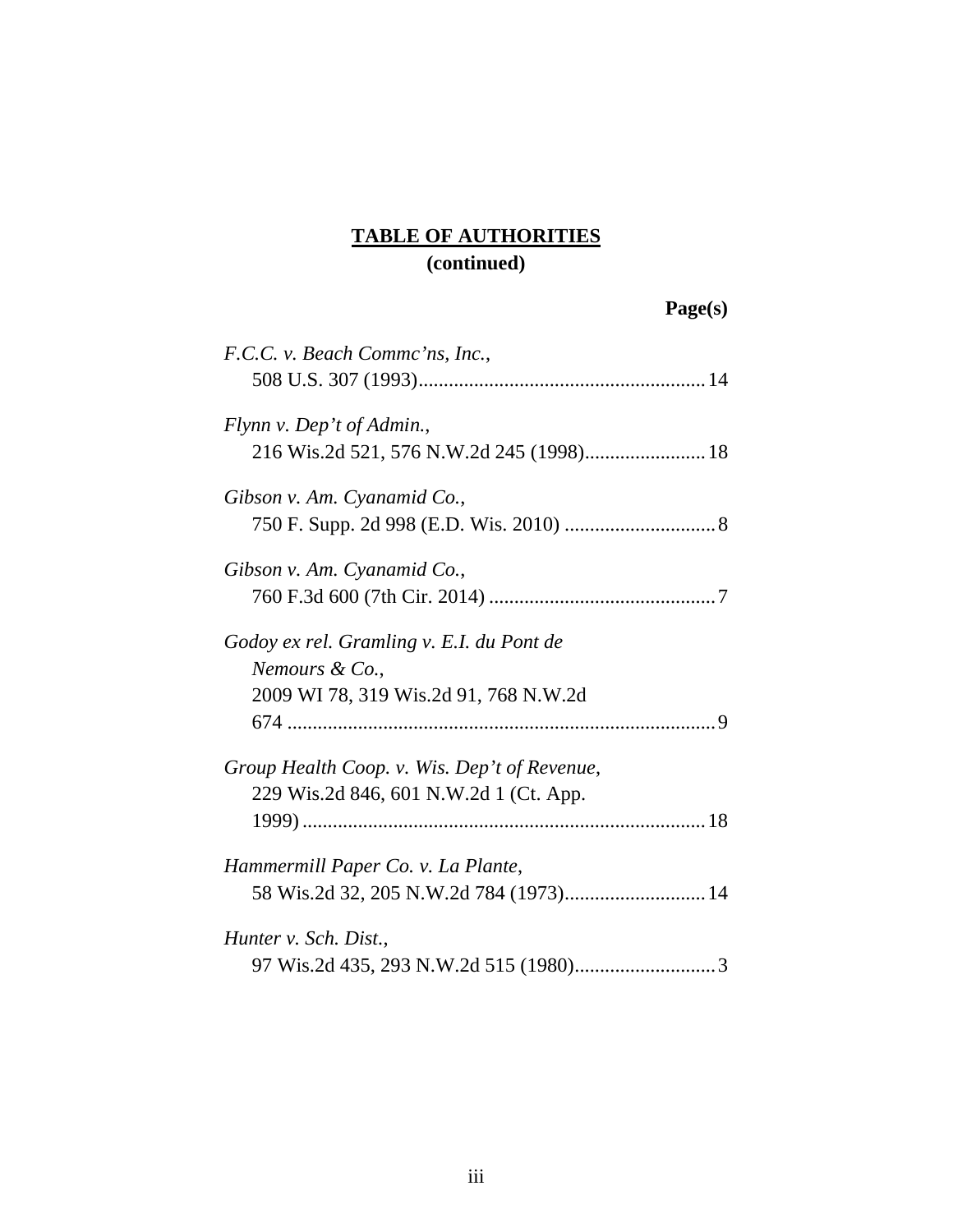| Jackson v. Benson,                            |  |
|-----------------------------------------------|--|
|                                               |  |
| Kroner v. Oneida Seven Generations Corp.,     |  |
| 2012 WI 88, 342 Wis.2d 626, 819 N.W.2d        |  |
|                                               |  |
| Lake Country Racquet & Athletic Club, Inc. v. |  |
| Morgan,                                       |  |
| 2006 WI App 25, 289 Wis.2d 498, 710           |  |
|                                               |  |
| Matthies v. Positive Safety Mfg. Co.,         |  |
| 2001 WI 82, 244 Wis.2d 720, 628 N.W.2d        |  |
|                                               |  |
| MBS-Certified Pub. Accountants, LLC v. Wis.   |  |
| Bell, Inc.,                                   |  |
| 2012 WI 15, 338 Wis.2d 647, 809 N.W.2d        |  |
|                                               |  |
| Milwaukee Brewers Baseball Club v. Wis.       |  |
| Dep't of Health & Soc. Servs.,                |  |
|                                               |  |
|                                               |  |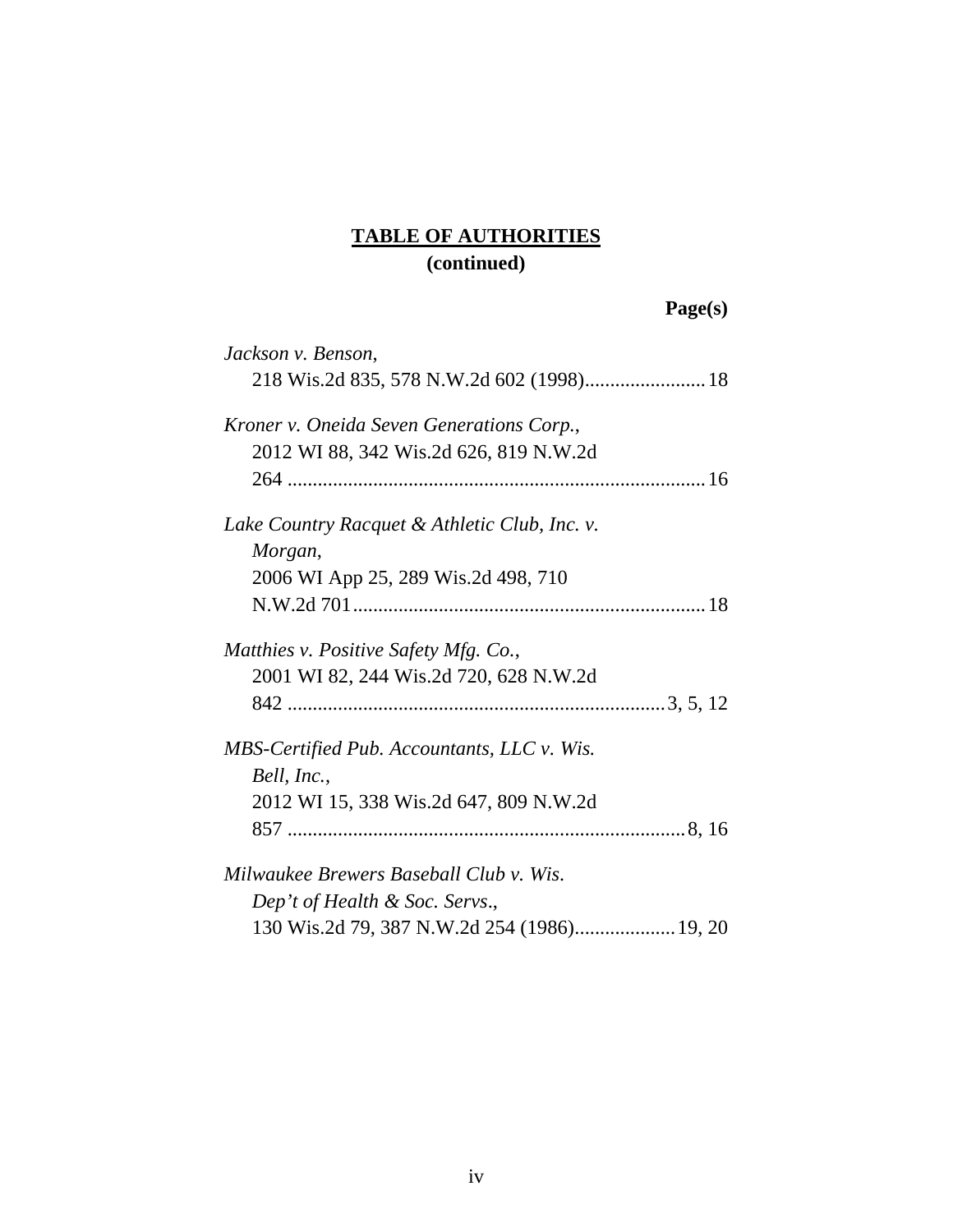| Nierengarten v. Lutheran Soc. Servs. of Wis., |
|-----------------------------------------------|
|                                               |
| Northern Air Servs., Inc. v. Link,            |
| 2011 WI 75, 336 Wis.2d 1, 804 N.W.2d 458  16  |
| Northwest Airlines, Inc. v. Wis. Dep't of     |
| Revenue,                                      |
| 2006 WI 88, 293 Wis.2d 202, 717 N.W.2d        |
|                                               |
| Oddsen v. Bd. of Fire & Police Comm'rs for    |
| City of Milwaukee,                            |
|                                               |
| Progressive N. Ins. Co. v. Romanshek,         |
| 2005 WI 67, 281 Wis.2d 300, 697 N.W.2d        |
|                                               |
| Soc'y Ins. v. Labor & Indus. Review Comm'n,   |
| 2010 WI 68, 326 Wis.2d 444, 786 N.W.2d        |
| 385                                           |
|                                               |
| Soo Line R.R. Co. v. Dep't of Transp.,        |
|                                               |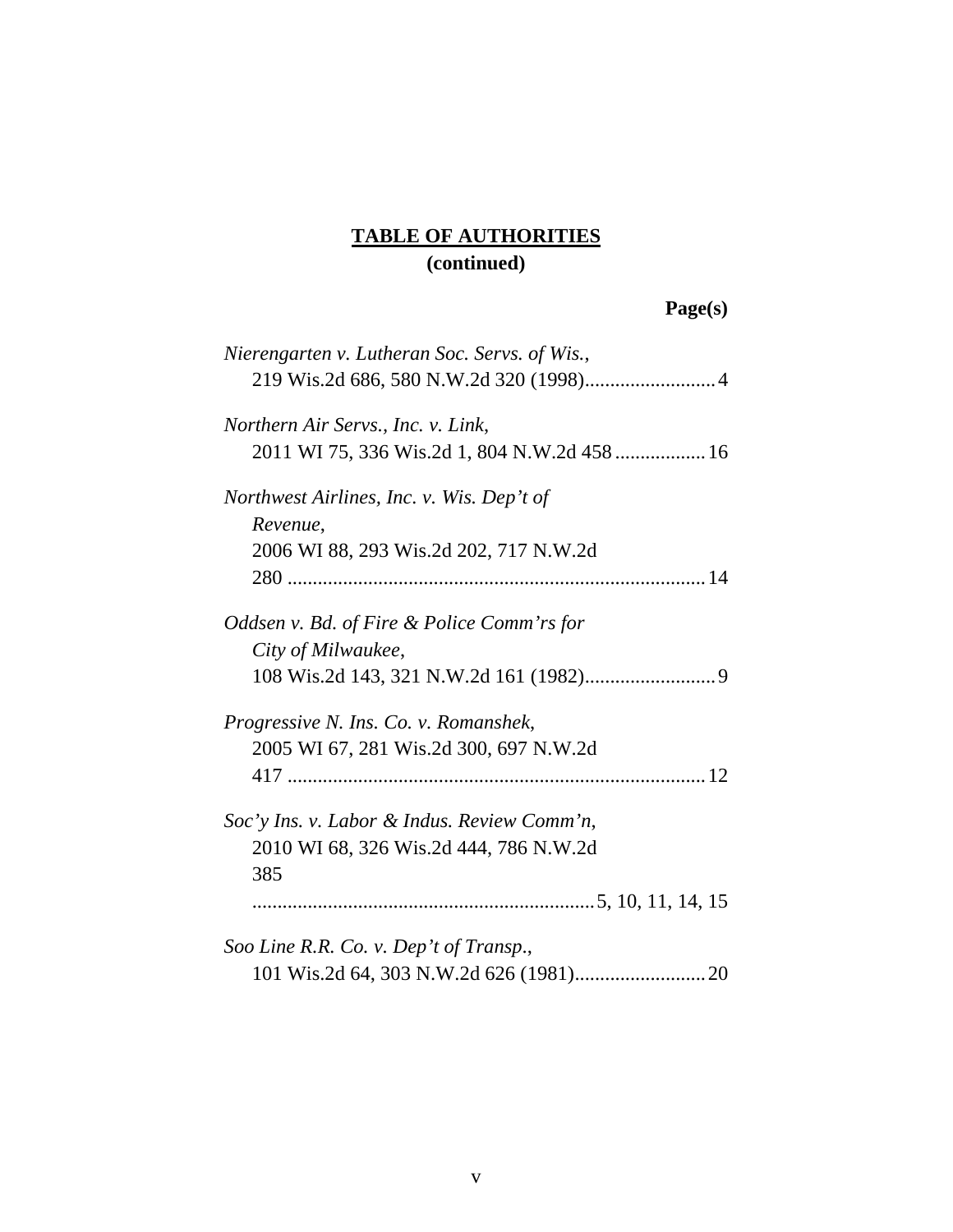| State ex rel. Two Unnamed Petitioners v.        |  |
|-------------------------------------------------|--|
| Peterson,                                       |  |
| 2015 WI 85, 363 Wis.2d 1, 866 N.W.2d 165  11    |  |
| State v. Cardenas-Hernandez,                    |  |
|                                                 |  |
| State v. Smith,                                 |  |
| 2010 WI 16, 323 Wis.2d 377, 780 N.W.2d          |  |
|                                                 |  |
| Texas Indus., Inc. v. Radcliff Materials, Inc., |  |
|                                                 |  |
| Thomas ex rel. Gramling v. Mallett,             |  |
| 2005 WI 129, 285 Wis.2d 236, 701 N.W.2d         |  |
|                                                 |  |
| Thomas v. Mallett,                              |  |
| 2004 WI App 131, 275 Wis.2d 377, 685            |  |
|                                                 |  |
| Thomas v. Mallett,                              |  |
| 2011 WI App 19, 331 Wis.2d 486, 795             |  |
|                                                 |  |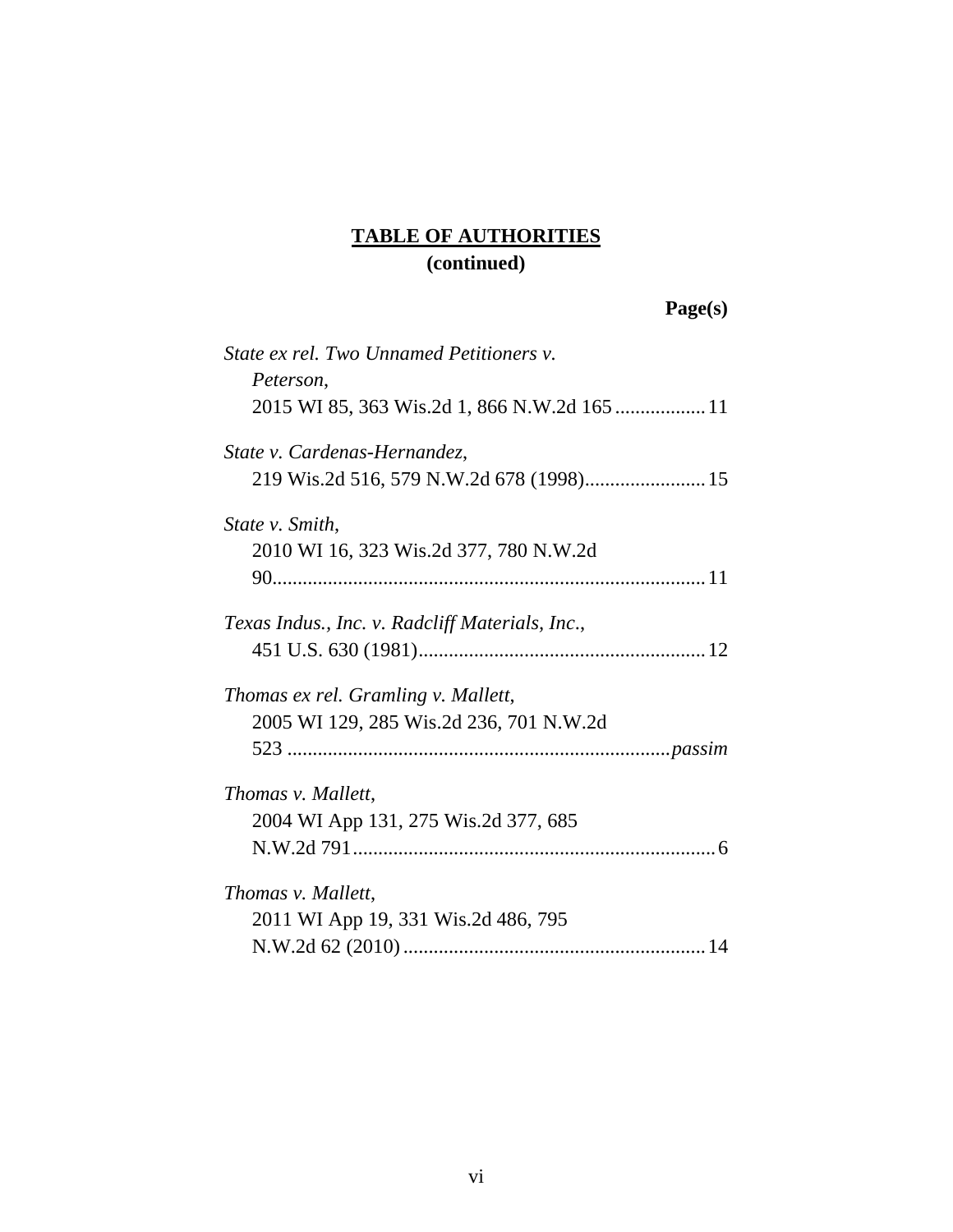| Page(s) |
|---------|
|         |

| Wenke v. Gehl Co.,<br>2004 WI 103, 274 Wis.2d 220, 682 N.W.2d |  |
|---------------------------------------------------------------|--|
| <b>STATUTES</b>                                               |  |
|                                                               |  |
|                                                               |  |
|                                                               |  |
| <b>OTHER AUTHORITIES</b>                                      |  |
|                                                               |  |
|                                                               |  |
|                                                               |  |
|                                                               |  |
|                                                               |  |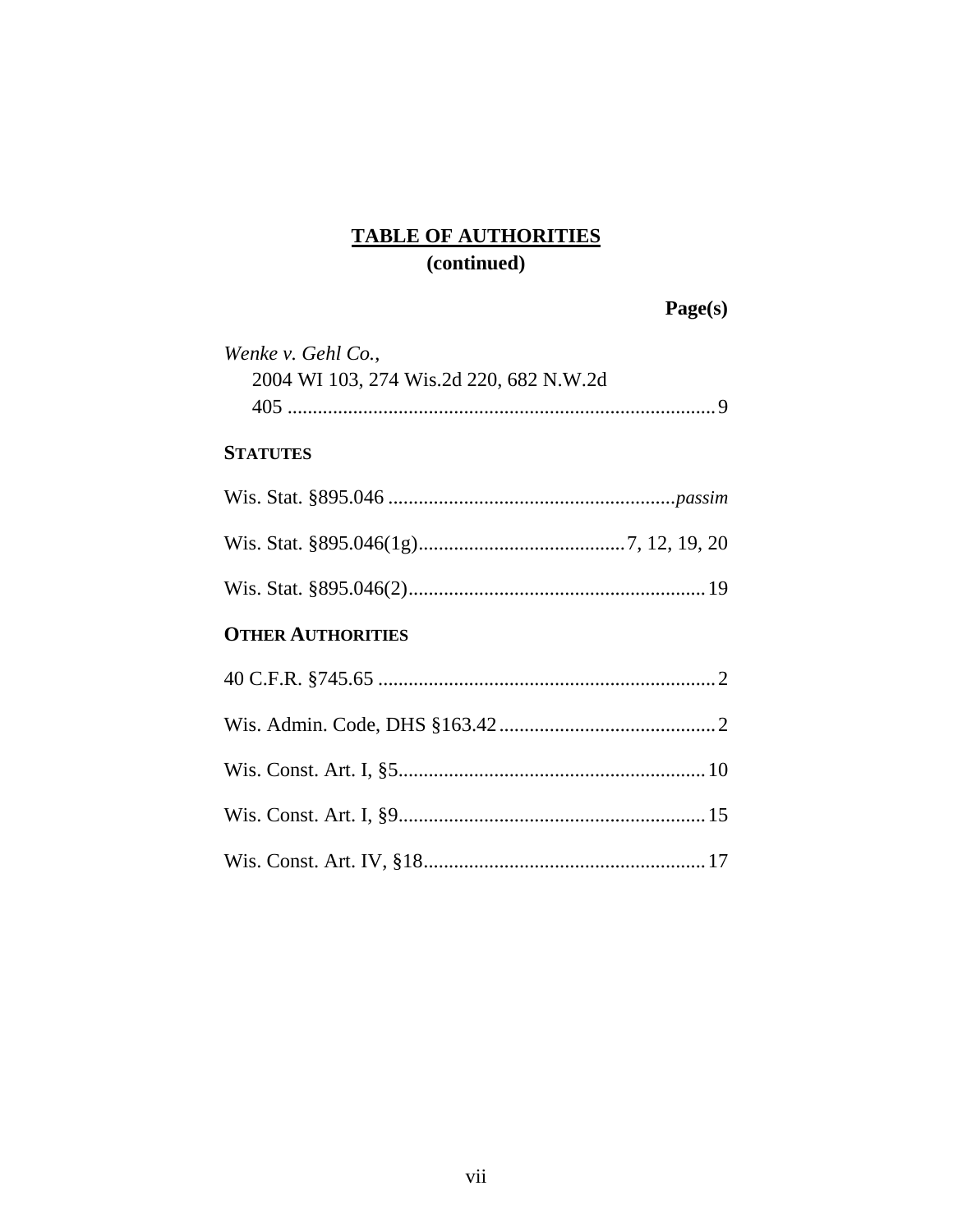#### **INTRODUCTION**

<span id="page-10-0"></span>Plaintiff's opposition brief attempts to distract this Court from the essential legal issues. Plaintiff confuses the presumed retroactivity of a judicial decision with the totally different analysis of a vested right. It is Plaintiff's lack of a vested right to bring a risk-contribution claim that is critical to a proper legal analysis. Plaintiff could not have had any settled expectation and vested right in a right of action under *Thomas*<sup>[1](#page-10-2)</sup> when it did not exist at the time of her alleged injury and its viability still remains contingent on unresolved legal and factual issues.

<span id="page-10-1"></span>Plaintiff also would overturn decades of this Court's jurisprudence by transforming this Court into the arbiter of economic policy. The Legislature stated rational bases for applying Wis. Stat. §895.046 to pending cases, including its

 $\overline{a}$ 

<span id="page-10-2"></span><sup>1</sup> *Thomas ex rel. Gramling v. Mallett,* 2005 WI 129, 285 Wis.2d 236, 701 N.W.2d 523.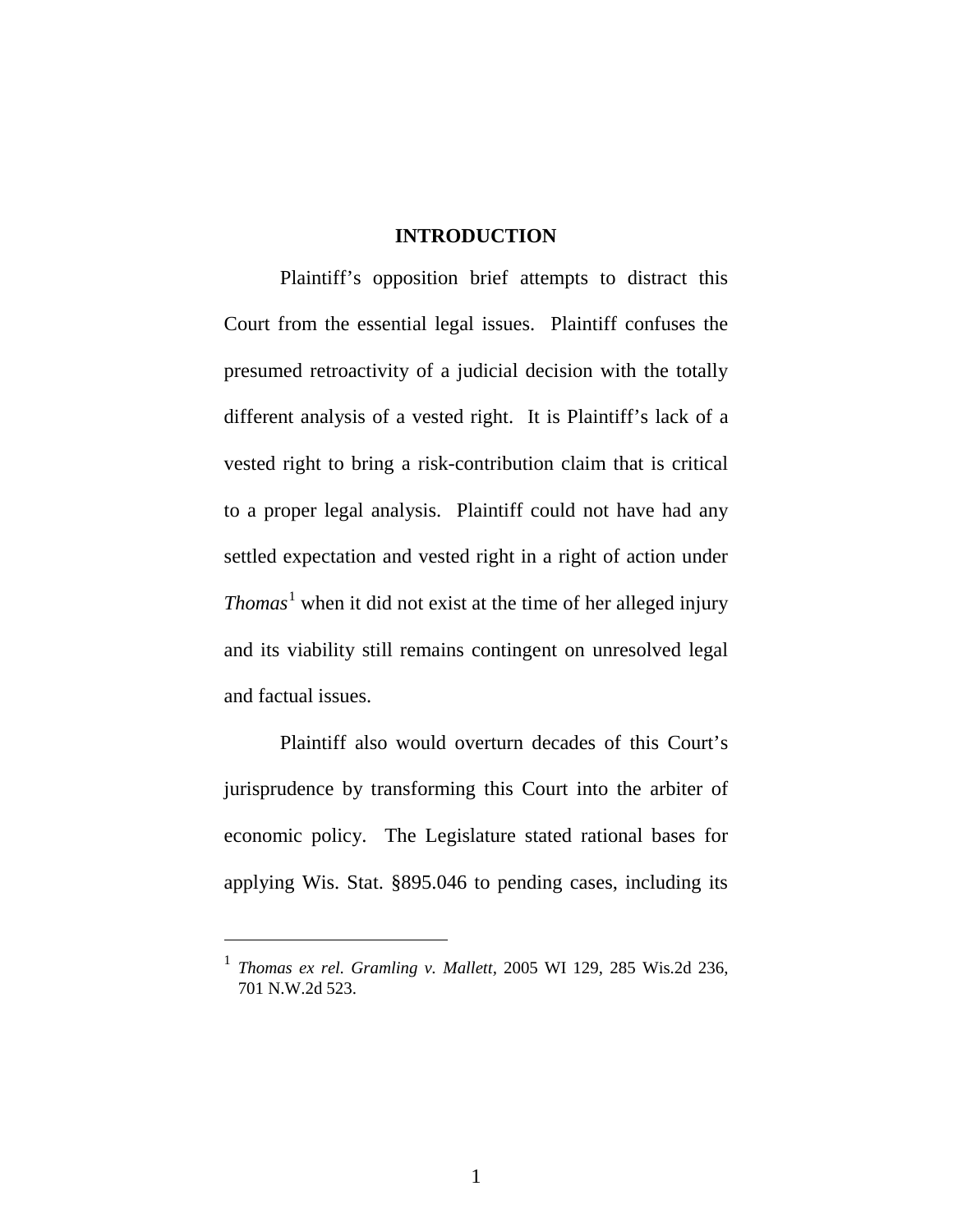balance of statewide public policy goals against private interests held by Plaintiff and others. Yet Plaintiff ignores the strong presumption of constitutionality that requires the Court to defer to the Legislature's rational bases, simply because Plaintiff disagrees with the Legislature. Plaintiff's argument, if followed, would frustrate the Legislature's economic policy by preventing courts from applying the statute for another generation.

Plaintiff appeals to sympathy and tries to tarnish certain manufacturers for exercising their federal and state constitutional freedom to petition the government. Neither gambit should succeed. Plaintiff has a claim against her landlords who violated their duty to protect her from lead paint hazards.<sup>[2](#page-11-2)</sup> She and other potential plaintiffs have remedies. Moreover, the statute was not "smuggled" into law; public hearings were held, and Plaintiff's counsel

<span id="page-11-2"></span><span id="page-11-1"></span><span id="page-11-0"></span> $2$  Under federal and state law, intact, well-maintained lead paint is not a hazard. *See* 40 C.F.R. §745.65; Wis. Admin. Code, DHS §163.42.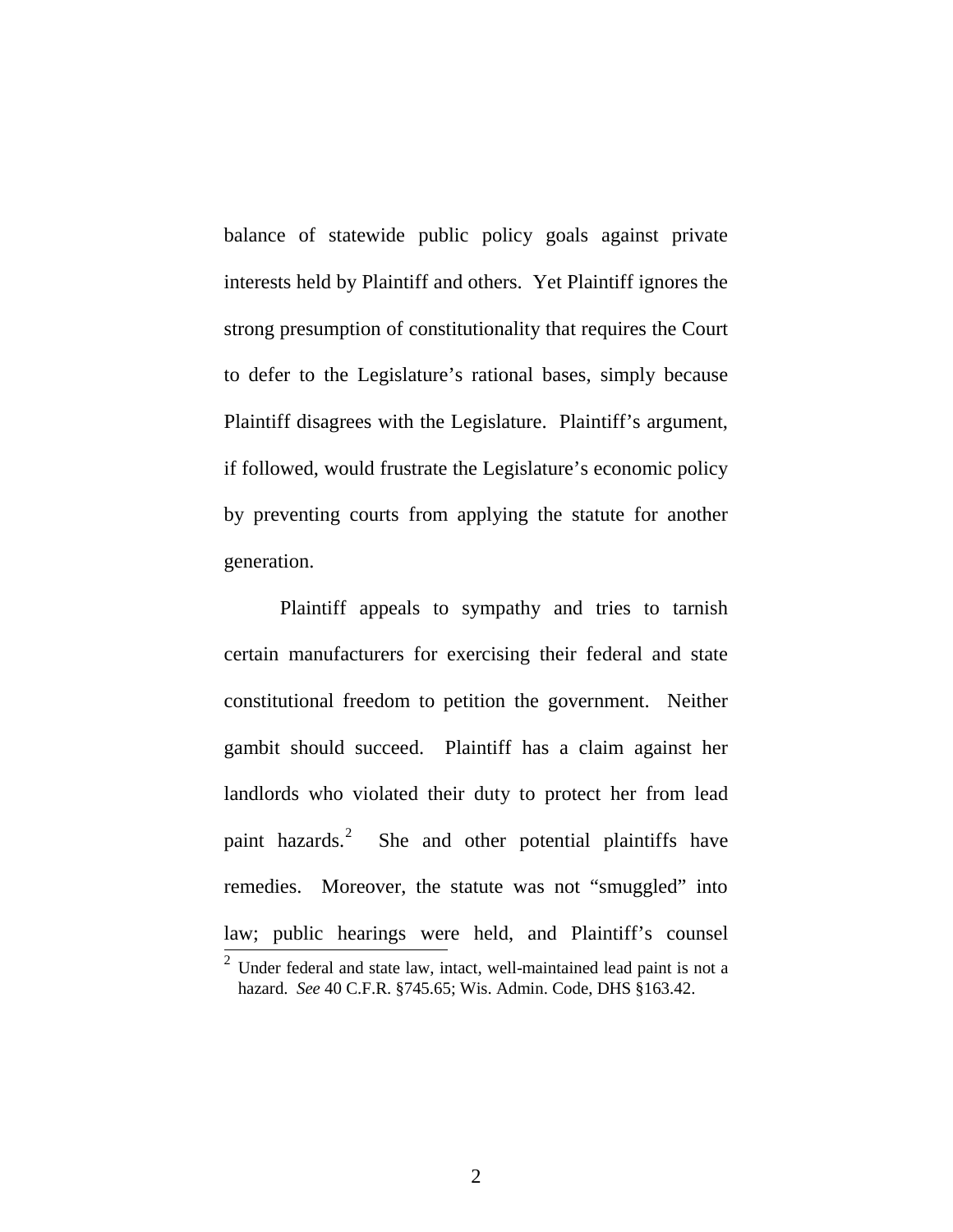testified. Nor is the statute private legislation. The statute addresses a matter of statewide concern and covers all manufacturers of myriad products.

The Court should uphold Wis. Stat. §895.046 as constitutional, reverse the trial court, and remand with directions to enter judgment for Defendants.

### <span id="page-12-0"></span>**I. WIS. STAT. §895.046 DOES NOT IMPAIR A VESTED RIGHT.**

<span id="page-12-2"></span><span id="page-12-1"></span>Vested rights protect parties' settled legal expectations as they exist at the time of injury, not at the time lawsuits are filed (Pl.Br.24; *but see* Pl.Br.22). *See, e.g.*, *Hunter v. Sch. Dist.*, 97 Wis.2d 435, 293 N.W.2d 515 (1980); *Matthies v. Positive Safety Mfg. Co.*, 2001 WI 82, 244 Wis.2d 720, 628 N.W.2d 842. Plaintiff also cannot belatedly claim a second injury to avoid dismissal. As the trial court found, Plaintiff conceded the date of her injury, R.476; A-App. 027, and she "is claiming indivisible injuries that accrued during the first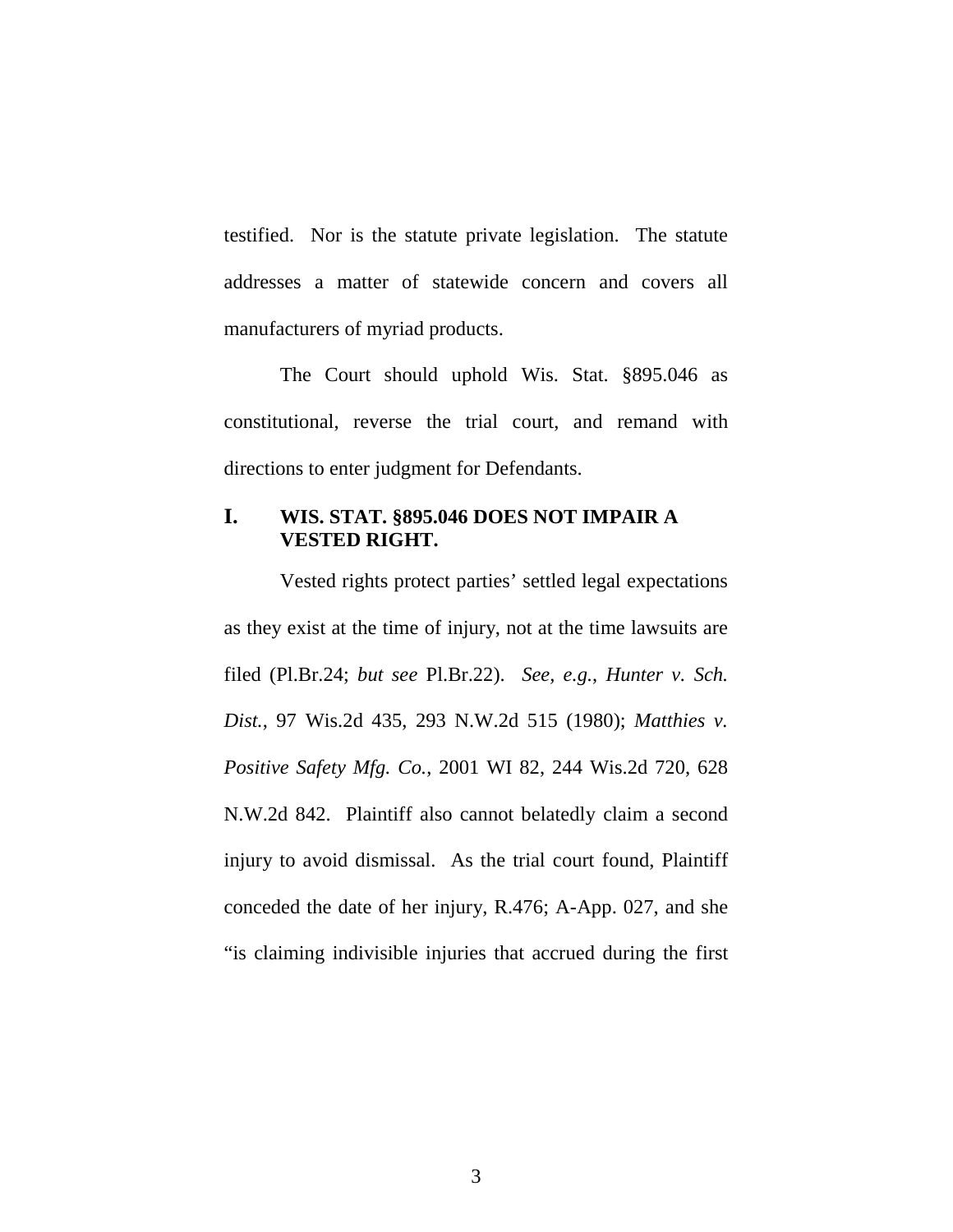<span id="page-13-1"></span>period of exposure in March of 2003." *Id*. A claim accrues with manifestation of the first compensable injury. *Nierengarten v. Lutheran Soc. Servs. of Wis.*, 219 Wis.2d 686, 580 N.W.2d 320 (1998). In 2003, the time of her alleged injury, Plaintiff could not have had any settled expectation in a right of action that did not then exist.

### <span id="page-13-0"></span>**A. Retroactive Application Of** *Thomas* **Cannot Create A Vested Right.**

Plaintiff mistakenly focuses on whether courts can apply judicial decisions retroactively. Pl.Br.23-24. Retroactive application of a *judicial decision* does not mean that a *right* can vest retroactively. No Wisconsin court has suggested that a right may vest retroactively.

Moreover, Plaintiff's argument defies logic: "[T]here is no injustice in retroactively depriving a person of a right that was created *contrary to his expectations* at the time he entered into the transaction from which the right arose."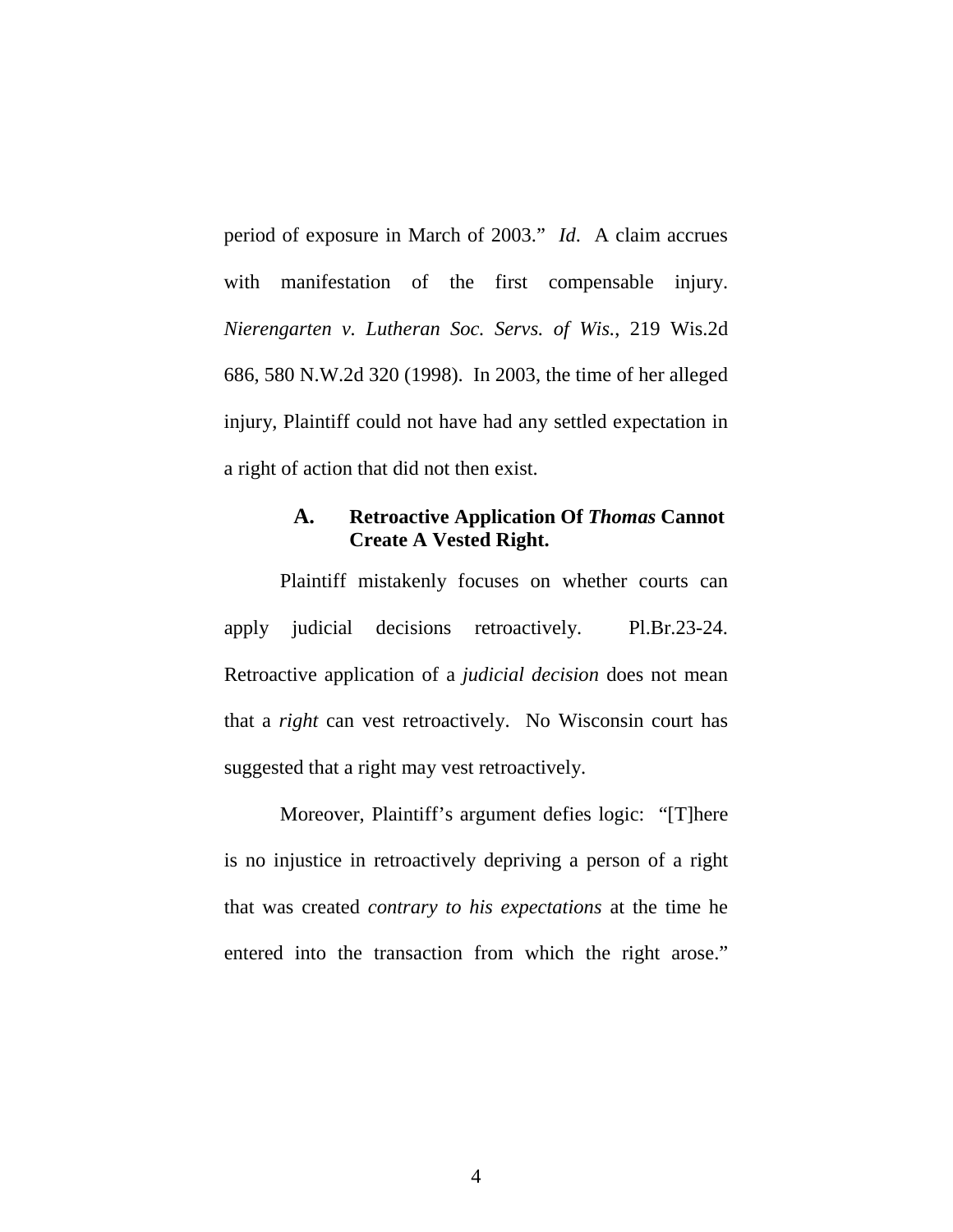<span id="page-14-0"></span>*Boykin v. Boeing Co.*, 128 F.3d 1279, 1283 (9th Cir. 1997) (emphasis in original).[3](#page-14-4) Because *Thomas* did not exist at the time of her alleged injury, Plaintiff did not have a vested right in that future decision. R.476; A-App. 019. Plaintiff never discusses *Boykin* or refutes its logic.

<span id="page-14-1"></span>Nor could *Collins v. Eli Lilly Co.*<sup>[4](#page-14-5)</sup> create any settled expectation that Plaintiff had a vested right of action against unidentified former white lead carbonate ("WLC") manufacturers before *Thomas*. In 2003, Plaintiff only sued her landlords, in effect admitting she did not have a claim then against WLC manufacturers. Only after *Thomas* did Plaintiff add claims against some manufacturers. In contrast, in *Martin, Matthies,* and other cases on which Plaintiff relies,

<span id="page-14-4"></span><span id="page-14-3"></span><span id="page-14-2"></span> <sup>3</sup> Also persuasive are cases finding no due process violation in modifying a statute of limitations before it has run. *See, e.g.*, *Soc'y Ins. v. Labor & Indus. Review Comm'n*, 2010 WI 68, 326 Wis.2d 444, 786 N.W.2d 385.

<span id="page-14-5"></span><sup>4</sup> 116 Wis.2d 166, 342 N.W.2d 37 (1984).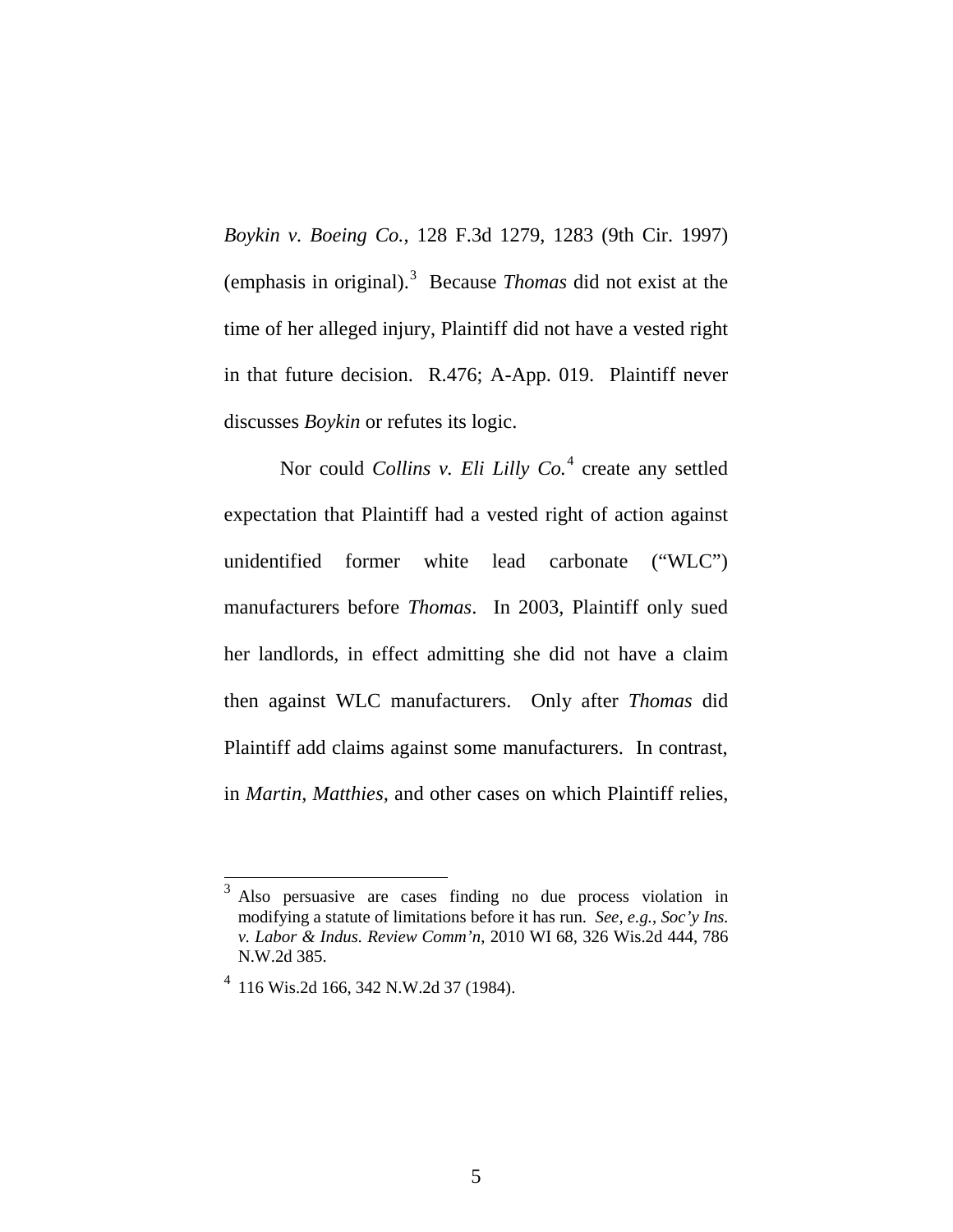the Legislature was overturning traditional law, not restoring the common law as the 2013 Act did.

<span id="page-15-1"></span><span id="page-15-0"></span>Moreover, *Thomas* was not an inevitable application of *Collins* to a "factually similar" case. Pl.Br.8-9. *Thomas* recognized that WLC claims are "not identical to *Collins*" and "dissimilarities" exist. 2005 WI 129, ¶¶147, 150, 152, 154, 285 Wis.2d 236, 701 N.W.2d 523. *Collins* addressed the unique circumstances of an identically formulated drug, DES, that produced a signature injury, had a relevant time period of only nine months, and a relevant geographic area of a neighborhood pharmacy. Consequently, in *Thomas,* the trial and appellate courts applied existing law to rule that the plaintiff could not maintain a risk-contribution claim for WLC. 2004 WI App 131, 275 Wis.2d 377, 685 N.W.2d 791. To suggest that Plaintiff's right to rely on the riskcontribution theory was settled before *Thomas* lacks credibility: this Court never had extended *Collins* to another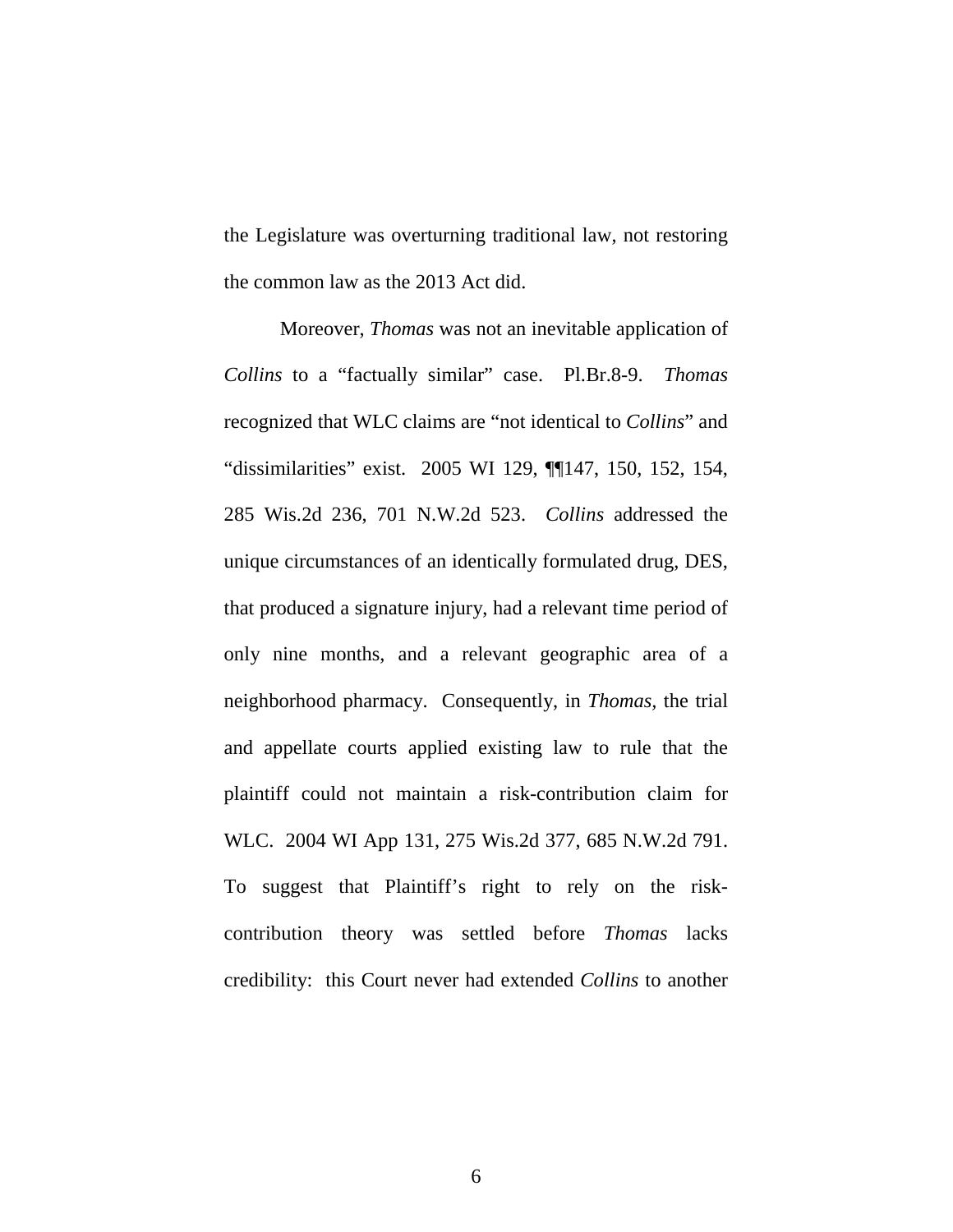product; *Thomas* was divided and contentious; public outcry followed *Thomas*, as Plaintiff's attorney acknowledged, R.490; A-App. 059; and the Legislature found the extension to be "improperly expansive." Wis. Stat. §895.046(1g).

<span id="page-16-2"></span><span id="page-16-1"></span><span id="page-16-0"></span>*Gibson v. Am. Cyanamid Co.*, 760 F.3d 600 (7th Cir. 2014), does not control this Court. Pl.Br.21-22. This Court is the ultimate decision-maker on state law issues and has equal authority to determine federal constitutional issues. *See Daanen & Janssen, Inc. v. Cedarapids, Inc.*, 216 Wis.2d 395, 400, 573 N.W.2d 842 (1998). The Seventh Circuit followed the trial court's erroneous decision in this case, and this Court may independently determine whether retroactive application of the risk-contribution theory to manufacturers decades after they stopped selling WLC violates federal or state due process of law.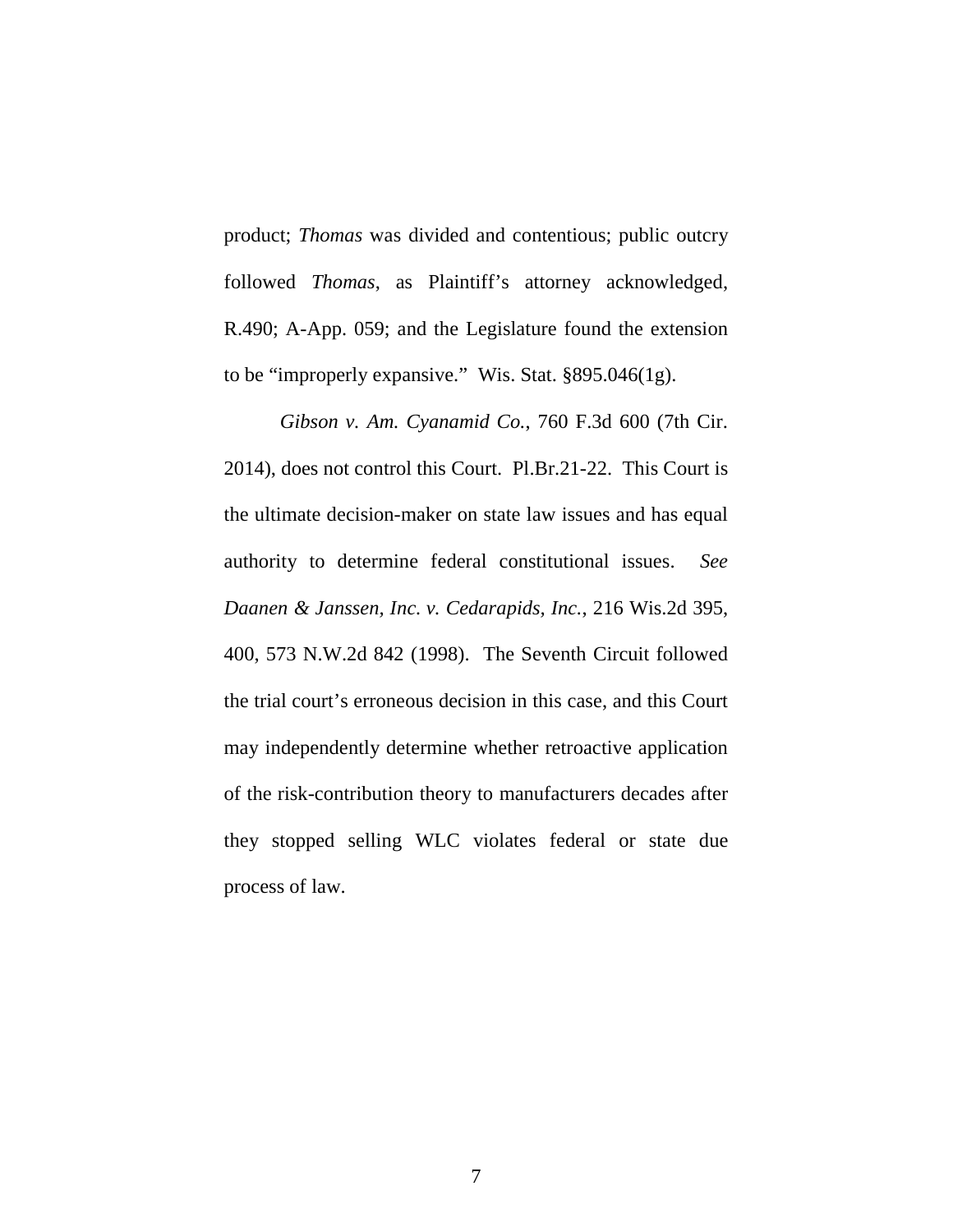### <span id="page-17-0"></span>**B. As Of 2013, Clark's Claim Relying On**  *Thomas* **Was Subject To Too Many Contingencies To Create A Vested Right.**

Plaintiff does not deny that questions of law and fact regarding the extension of risk-contribution to WLC were unresolved as of 2013, and many remain unresolved. When the Legislature passed the 2013 Act, the only court to have addressed the issue had declared *Thomas*'s expansion of riskcontribution to WLC unconstitutional. *See Gibson v. Am. Cyanamid Co.*, 750 F. Supp. 2d 998 (E.D. Wis. 2010).

<span id="page-17-2"></span><span id="page-17-1"></span>Plaintiff concedes that public policy questions persist, but says that the Court should ignore those open questions because they are not ripe. Pl.Br.25. However, Plaintiff's concession that the risk-contribution theory is contingent on undecided public policy issues undermines her argument that her right of action has been absolutely vested since 2003. Moreover, Wisconsin courts grant motions to dismiss claims or defenses that contradict public policy. *See, e.g.*, *MBS-*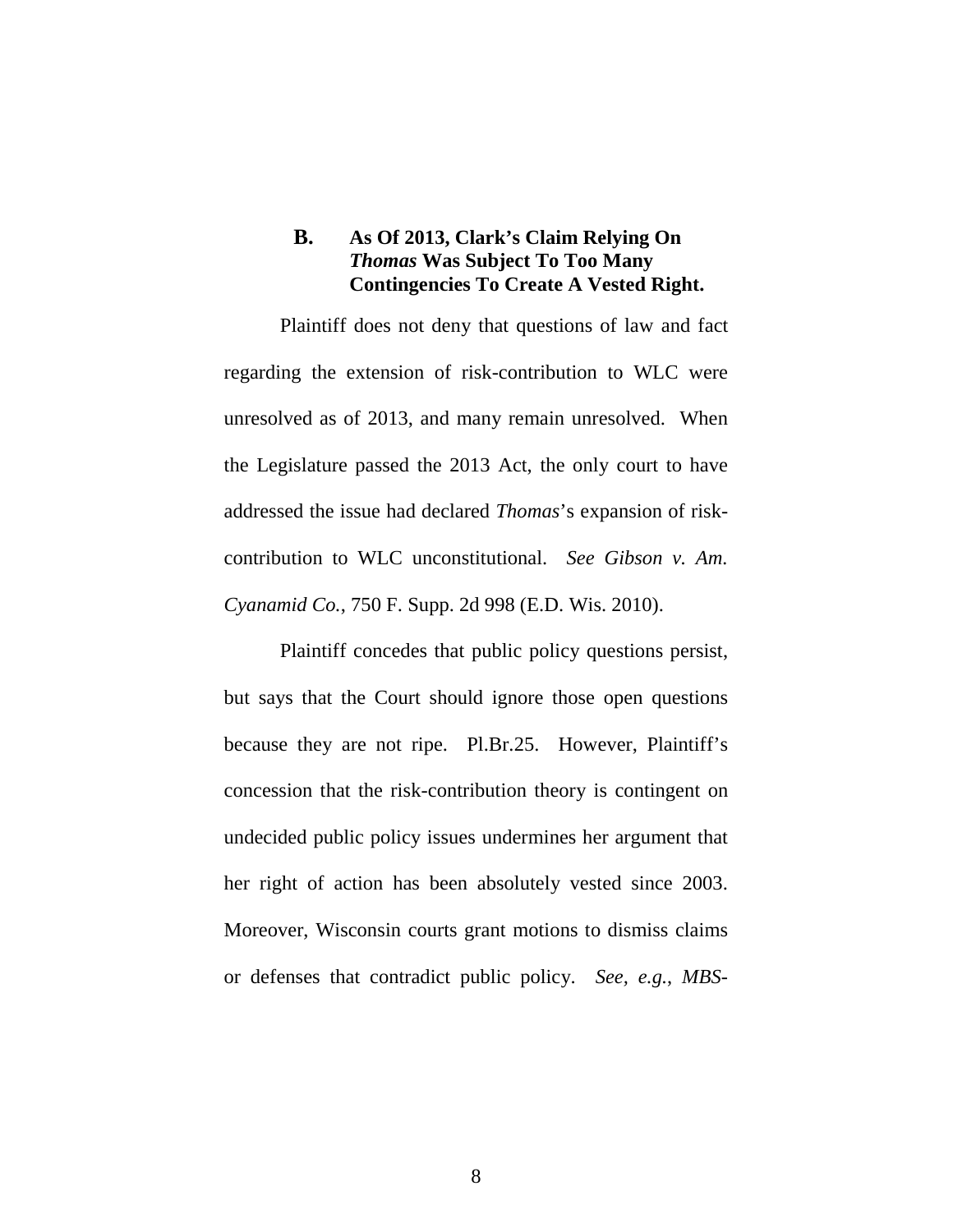<span id="page-18-2"></span>*Certified Pub. Accountants, LLC v. Wis. Bell, Inc.*, 2012 WI 15, ¶72, 338 Wis.2d 647, 809 N.W.2d 857. Also, as Plaintiff does not deny, no court has undertaken the necessary retroactivity inquiry set forth in *Wenke v. Gehl Co.* with respect to *Thomas*. 2004 WI 103, ¶¶70-71, 274 Wis.2d 220, 682 N.W.2d 405.

<span id="page-18-1"></span><span id="page-18-0"></span>Finally, a finding that WLC pigments are fungible is a prerequisite to the risk-contribution theory. *Thomas*, 2005 WI 129, ¶140 & n.47. Neither *Thomas* nor *Godoy ex rel. Gramling v. E.I. du Pont de Nemours & Co.*, 2009 WI 78, ¶23, 319 Wis.2d 91, 768 N.W.2d 674, made a conclusive finding of fungibility. No decision-maker has adjudicated the disputed issues of fact at an evidentiary hearing upon a fully developed factual record. Binding Defendants without such an opportunity would violate state and federal due process of law, *see, e.g.*, *Oddsen v. Bd. of Fire & Police Comm'rs for City of Milwaukee*, 108 Wis.2d 143, 159, 321 N.W.2d 161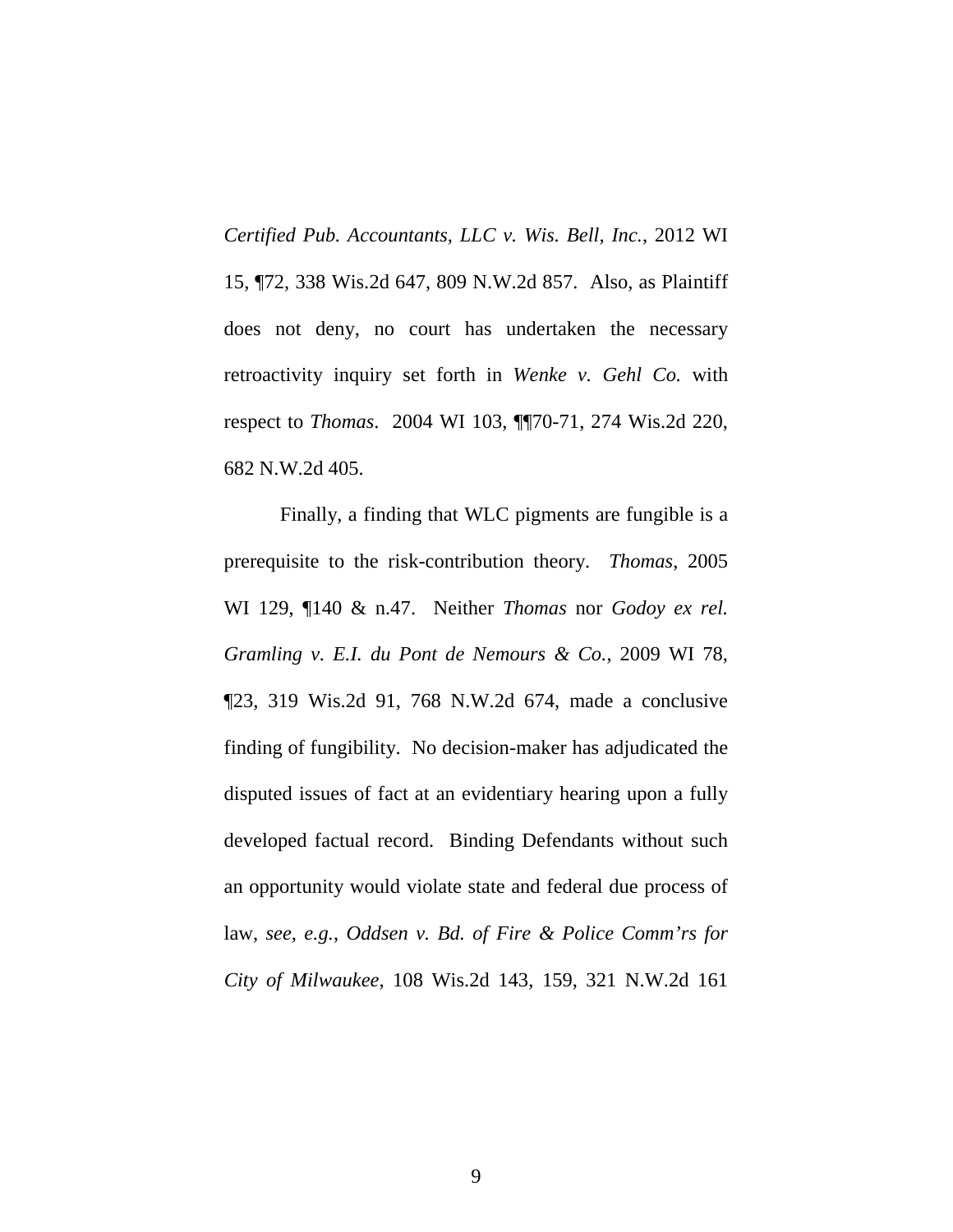<span id="page-19-3"></span>(1982), and contravene their right to a jury trial on disputed issues of fact. Wis. Const. art. I, §5.

Each of these four contingencies (due process, public policy, *Thomas*'s retroactive application, and fungibility) goes to whether Plaintiff has a legally viable claim against Defendants, not to whether Plaintiff can prove her claim and recover damages. *Cf.* Pl.Br.27. It is hard to imagine a right of action that is more unsettled and, therefore, not a vested right.<sup>[5](#page-19-4)</sup>

### <span id="page-19-0"></span>**II. THE TRIAL COURT IMPROPERLY SUBSTITUTED ITS OWN VIEW FOR THE LEGISLATURE'S RATIONALE.**

<span id="page-19-2"></span>Because Plaintiff cannot overcome it, Plaintiff ignores the strong presumption of constitutionality that applies to retroactive legislation. *See Soc'y Ins.*, 2010 WI 68, ¶30; *Chappy v. LIRC*, 136 Wis.2d 172, 180, 401 N.W.2d 568 (1987). "Statutes are presumed to be constitutional, 'and the  $\frac{1}{5}$  Footnote 7 of Plaintiff's Opposition Brief raises statutory provisions

<span id="page-19-4"></span><span id="page-19-1"></span>that are not before the Court and need not be considered.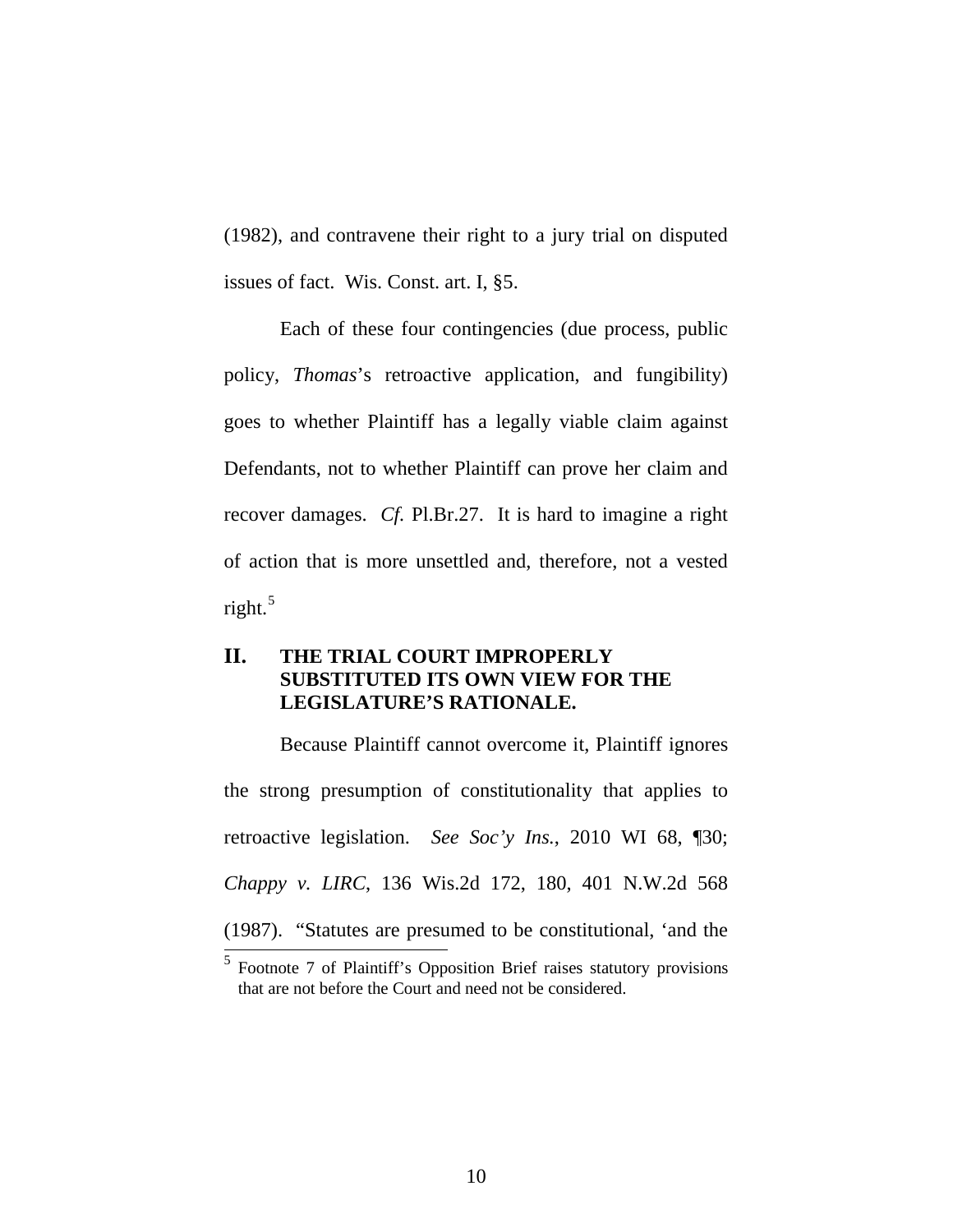<span id="page-20-2"></span><span id="page-20-1"></span>party seeking to overcome the presumption must prove the statute unconstitutional beyond a reasonable doubt.'" *State ex rel. Two Unnamed Petitioners v. Peterson*, 2015 WI 85, ¶43, 363 Wis.2d 1, 866 N.W.2d 165 (citation omitted); *State v. Smith*, 2010 WI 16 ¶17, 323 Wis.2d 377, 780 N.W.2d 90. If retroactive legislation is "justified by a rational legislative purpose," it is constitutional. *Soc'y Ins.*, 2010 WI 68, ¶30 n.12.

<span id="page-20-0"></span>Defendants are asking this Court to give due deference to Legislative findings and policy, not to abdicate its authority to review legislation, as Plaintiff wrongly contends. Pl.Br.29. Here, the Legislature applied §895.046 to pending cases for a valid reason: to promote manufacturing growth and jobs in Wisconsin by protecting manufacturers from unanticipated, unlimited liability of dubious constitutionality. It weighed those statewide public policy goals against private interests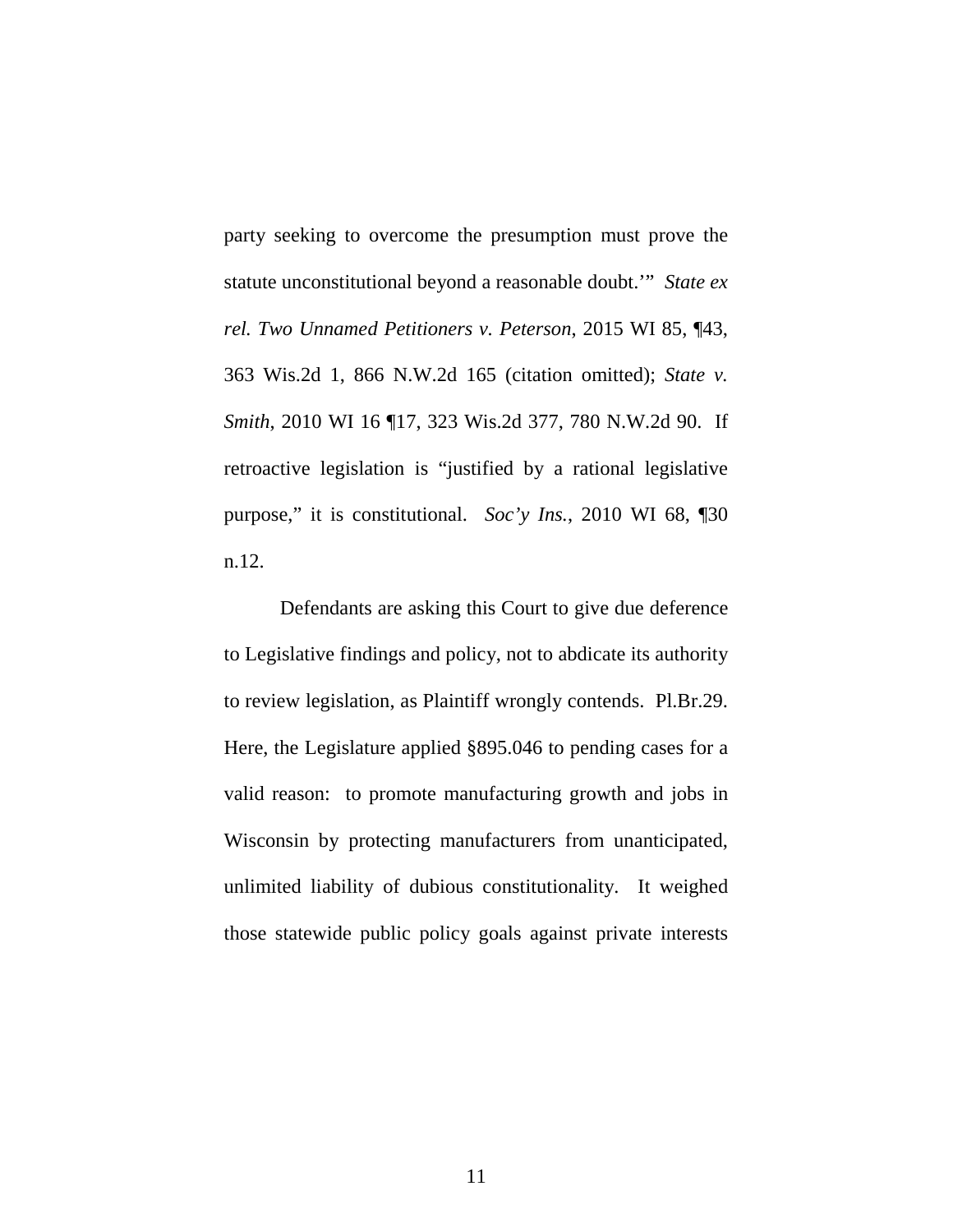like Plaintiff's, and expressed its view that the balance favored the 2013 Act.

<span id="page-21-3"></span><span id="page-21-2"></span><span id="page-21-1"></span><span id="page-21-0"></span>The Legislature explained that the 2013 Act "protects the rights of citizens to pursue legitimate and timely claims of injury resulting from defective products." Wis. Stat. §895.046(1g). Thus, the Legislature engaged in "the balancing of competing values and interests, which in our democratic system is the business of elected representatives." *Texas Indus., Inc. v. Radcliff Materials, Inc*., 451 U.S. 630, 647 (1981); *see also Progressive N. Ins. Co. v. Romanshek*, 2005 WI 67, ¶60, 281 Wis.2d 300, 697 N.W.2d 417 ("[W]hen the legislature has acted, 'the judiciary is limited to applying the policy the legislature has chosen to enact, and may not impose its own policy choices'"). Because the Legislature stated its purposes for the 2013 Act, this case is unlike *Society Insurance*, *Matthies*, *Martin*, and *Neiman*, on which Plaintiffs rely. Pl.Br.29-30.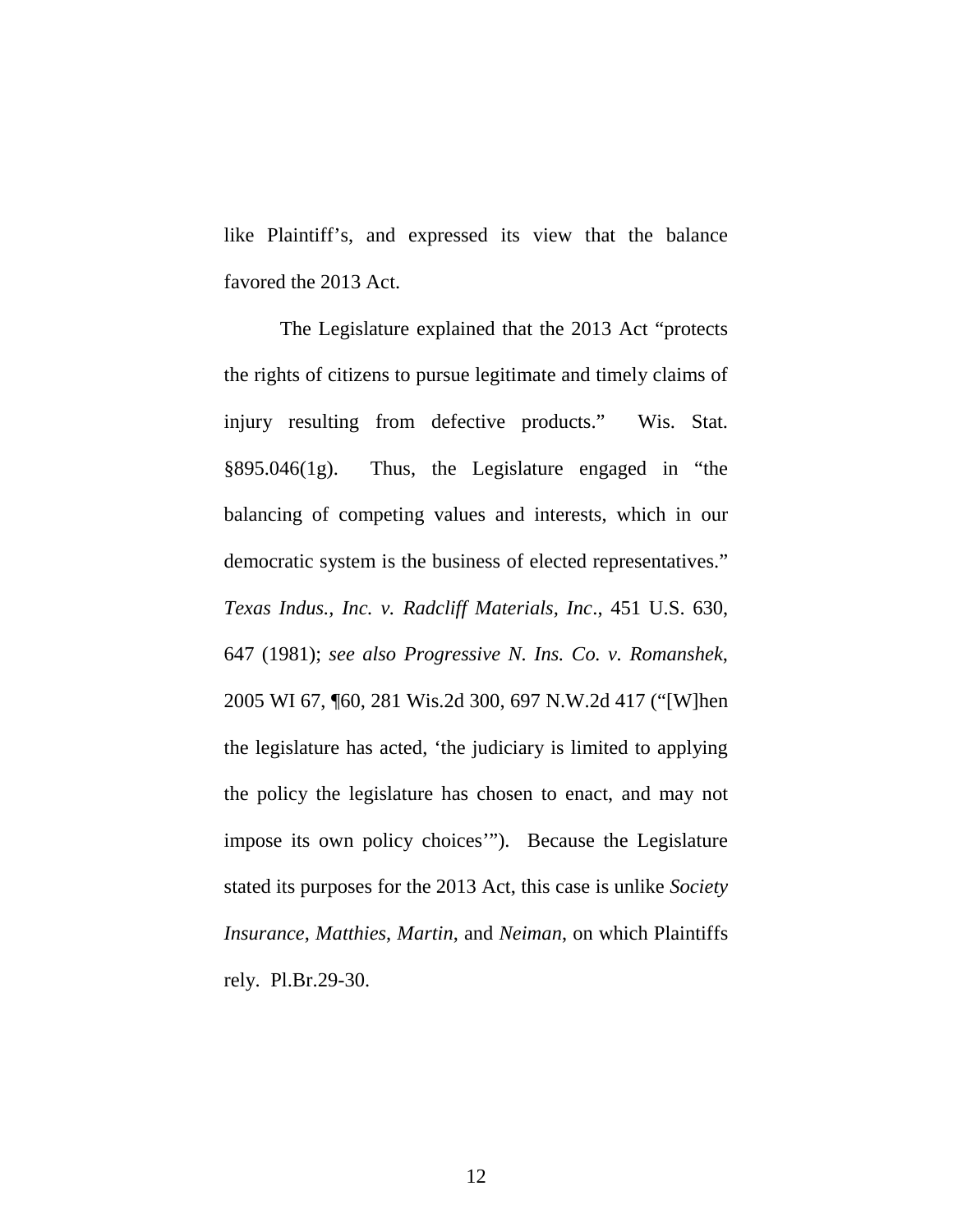Under Plaintiff's argument, the Legislature's policy would be thwarted for a generation or more, because plaintiffs claiming injury before February 2011 from exposure to chemicals or other products deemed to be fungible could sue manufacturers without product identification. Pl.Br.15, n.6 (*Valoe* filed after February 2011); R.476; A-App. 038, n.8. Impeding the Legislature's policy by filing over 170 claims against WLC manufacturers, some even after the statute's effective date, "offended" the 2013 Act's Senate sponsor and other legislators. Pl.Br.16 (citing R-476, Ex. 6).

Unless the Court determines that the Legislature had no rational purpose in concluding that statewide public interests in the Constitution, fair tort law, and the economy outweigh the private interests of a litigant to bring an uncertain claim that did not exist at the time of her injury, it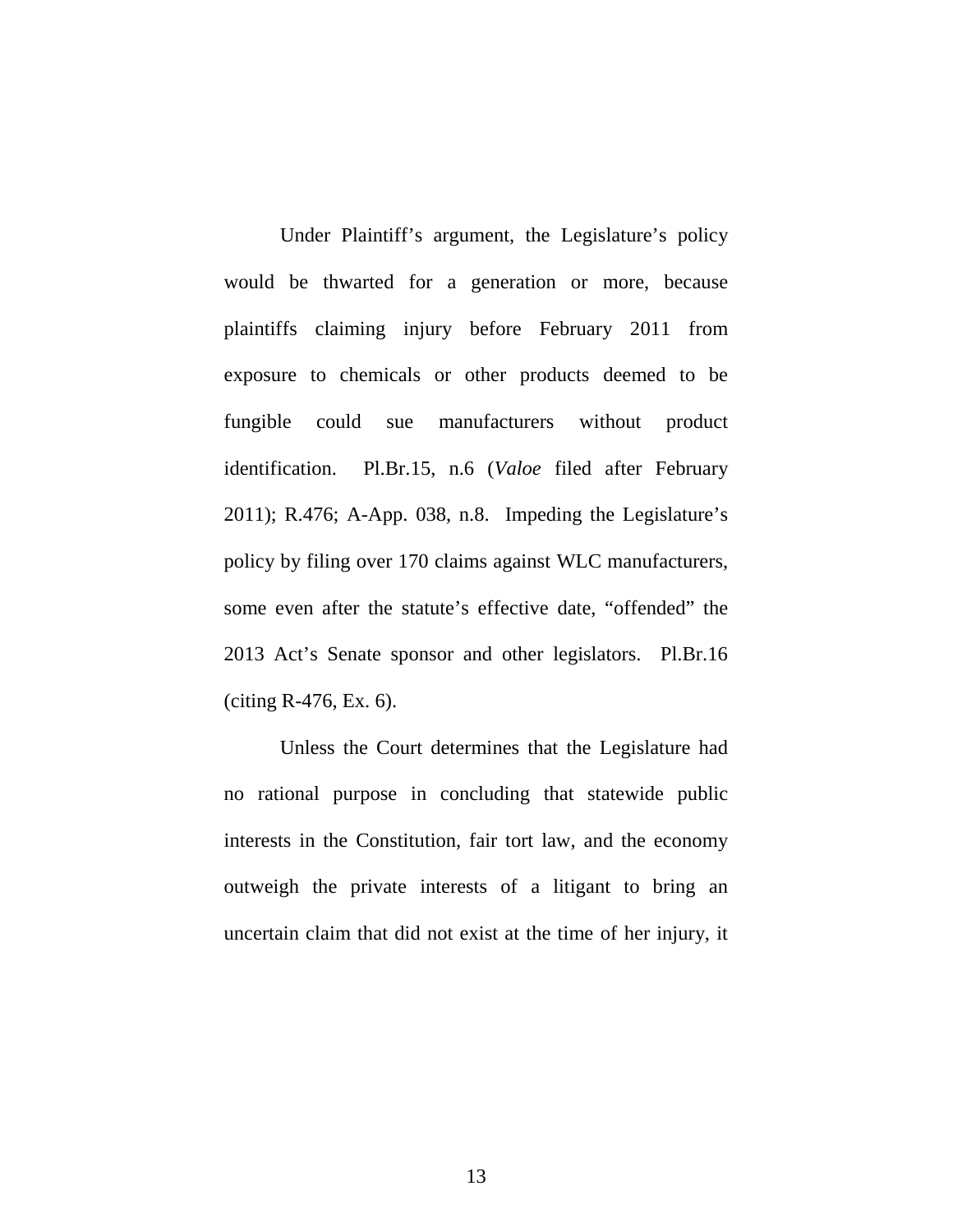<span id="page-23-3"></span>must defer to the Legislature and hold the statute constitutional.[6](#page-23-5) *Soc'y Ins.*, 2010 WI 68, ¶30 n.12.

<span id="page-23-1"></span><span id="page-23-0"></span>The trial court improperly discredited the Legislature's reasons as lacking an evidentiary record and improperly discounted the Legislature's policy rationale. R.476; A-App. 039-40; *Hammermill Paper Co. v. La Plante*, 58 Wis.2d 32, 46, 205 N.W.2d 784 (1973) (courts may not "try the legislature and reverse its decision as to the facts"); *see also F.C.C. v. Beach Commc'ns, Inc.*, 508 U.S. 307, 315 (1993) ("[L]egislative choice is not subject to courtroom fact-finding and may be based on rational speculation unsupported by evidence or empirical data"). The trial court compounded that error by disregarding legislative history and other evidence that did not support its view. *See Northwest Airlines, Inc. v. Wis. Dep't of Revenue*, 2006 WI 88, ¶59, 293

<span id="page-23-5"></span><span id="page-23-4"></span><span id="page-23-2"></span> $6$  Whether Plaintiff has an injury from ingestion of WLC is not before the Court. A jury found that Steven Thomas was not injured from exposure to WLC pigments in paint. *Thomas v. Mallett*, 2011 WI App 19, 331 Wis.2d 486, 795 N.W.2d 62 (2010).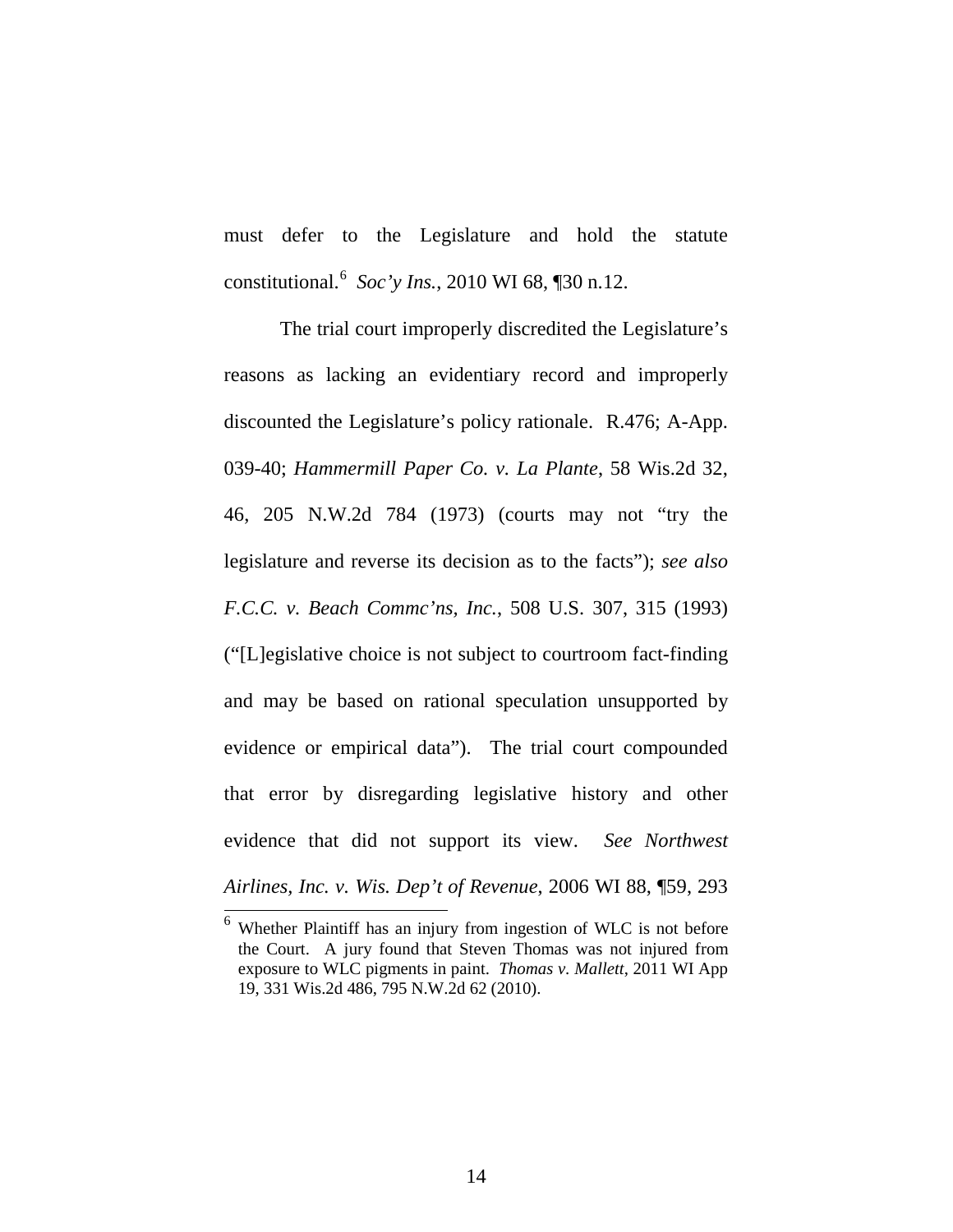<span id="page-24-1"></span>Wis.2d 202, 717 N.W.2d 280. Nor do the Legislature's public purposes need to be substantial, though they are. *Soc'y Ins., 2010* WI 68, 130 n.12. The trial court's second-guessing of legislative and economic policy harkens back to the discredited *Lochner* era. *City of Cleburne v. Cleburne Living Ctr., Inc.*, 473 U.S. 432, 460 (1985).

<span id="page-24-3"></span><span id="page-24-0"></span>Ironically, Plaintiff contends the Legislature infringed on the judiciary's domain by "inten[ding] to abrogate the *Thomas* Court's interpretation of Art. I, §9, of the Wisconsin Constitution." Pl.Br.36-37. However, the Legislature has the right to explain its reasons for the 2013 Act. As the Legislature explained, the 2013 Act does not deny access to the courts—the right Art. I, §9 protects. Article I, §9 does not create claims, it does not guarantee Plaintiff a right of action if one does not exist, $^7$  $^7$  and it does not prohibit the Court or

<span id="page-24-4"></span><span id="page-24-2"></span> <sup>7</sup> Not all "wrongs" give rise to a right of action. *See, e.g.*, *State v. Cardenas-Hernandez*, 219 Wis.2d 516, 537, 579 N.W.2d 678 (1998) (immunity for defamatory statements in judicial proceedings).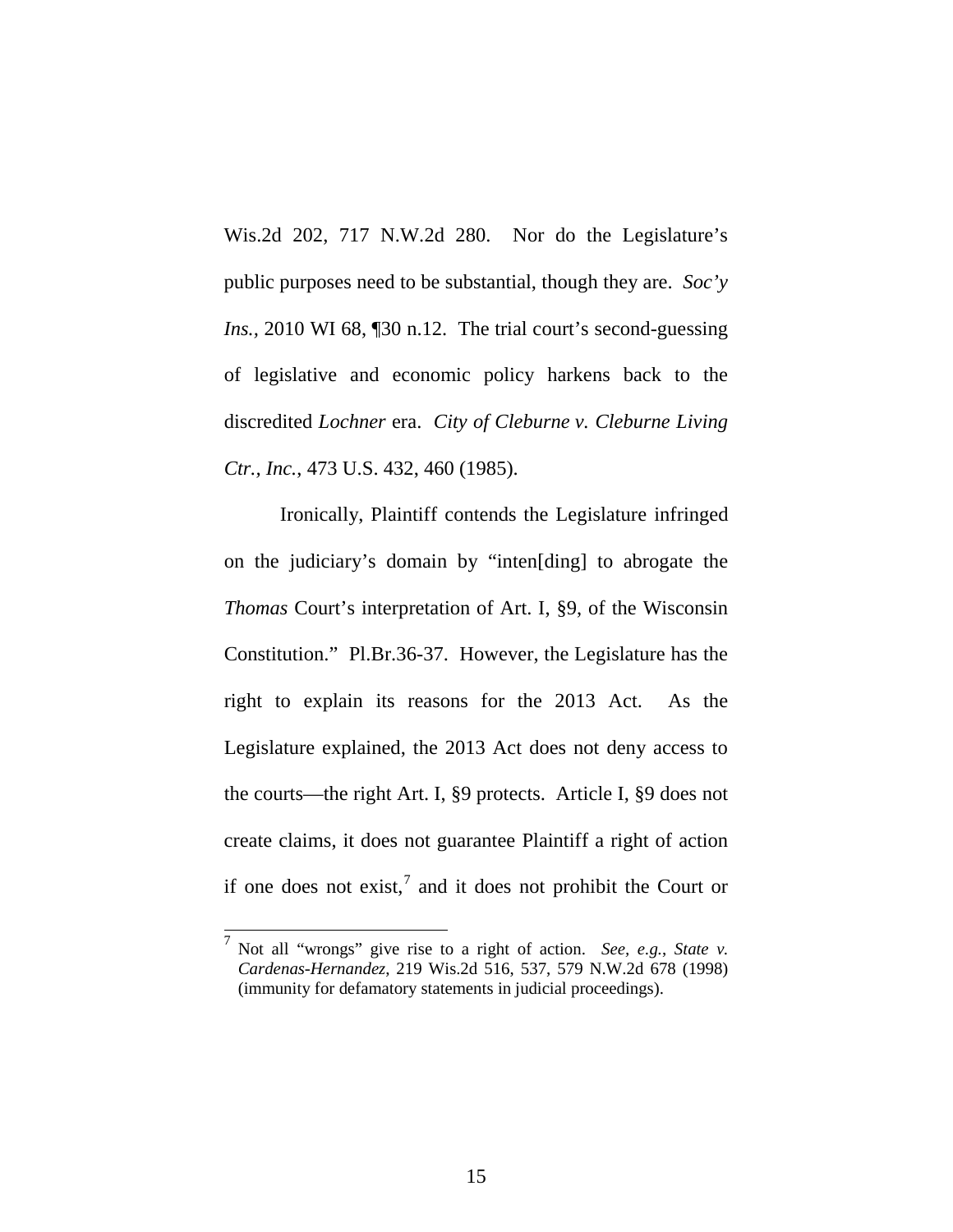<span id="page-25-2"></span><span id="page-25-0"></span>Legislature from clarifying the law. *See Doering v. WEA Ins. Grp*., 193 Wis.2d 118, 130-31, 532 N.W.2d 432 (1995); *Kroner v. Oneida Seven Generations Corp.*, 2012 WI 88, ¶89, 342 Wis.2d 626, 819 N.W.2d 264 (Roggensack, J., concurring).

<span id="page-25-4"></span>Plaintiff mistakenly tries to fix the common law at her preferred point in time as an immutable constitutional right. However, this Court could overturn its expansion of the common law in *Thomas*, and the Legislature has passed laws to supersede judicial decisions, *Northern Air Servs., Inc. v. Link*, 2011 WI 75, ¶51, 336 Wis.2d 1, 804 N.W.2d 458, or to amend tort principles, *Ervin v. City of Kenosha*, 159 Wis.2d 464, 476, 464 N.W.2d 654 (1991); *MBS-Certified Pub. Accountants, LLC*, 2012 WI 15, ¶3. The Legislature's restoration of pre-*Thomas* common law is no different.

<span id="page-25-3"></span><span id="page-25-1"></span>In sum, the 2013 Act is based on a rational legislative purpose to which this Court should defer.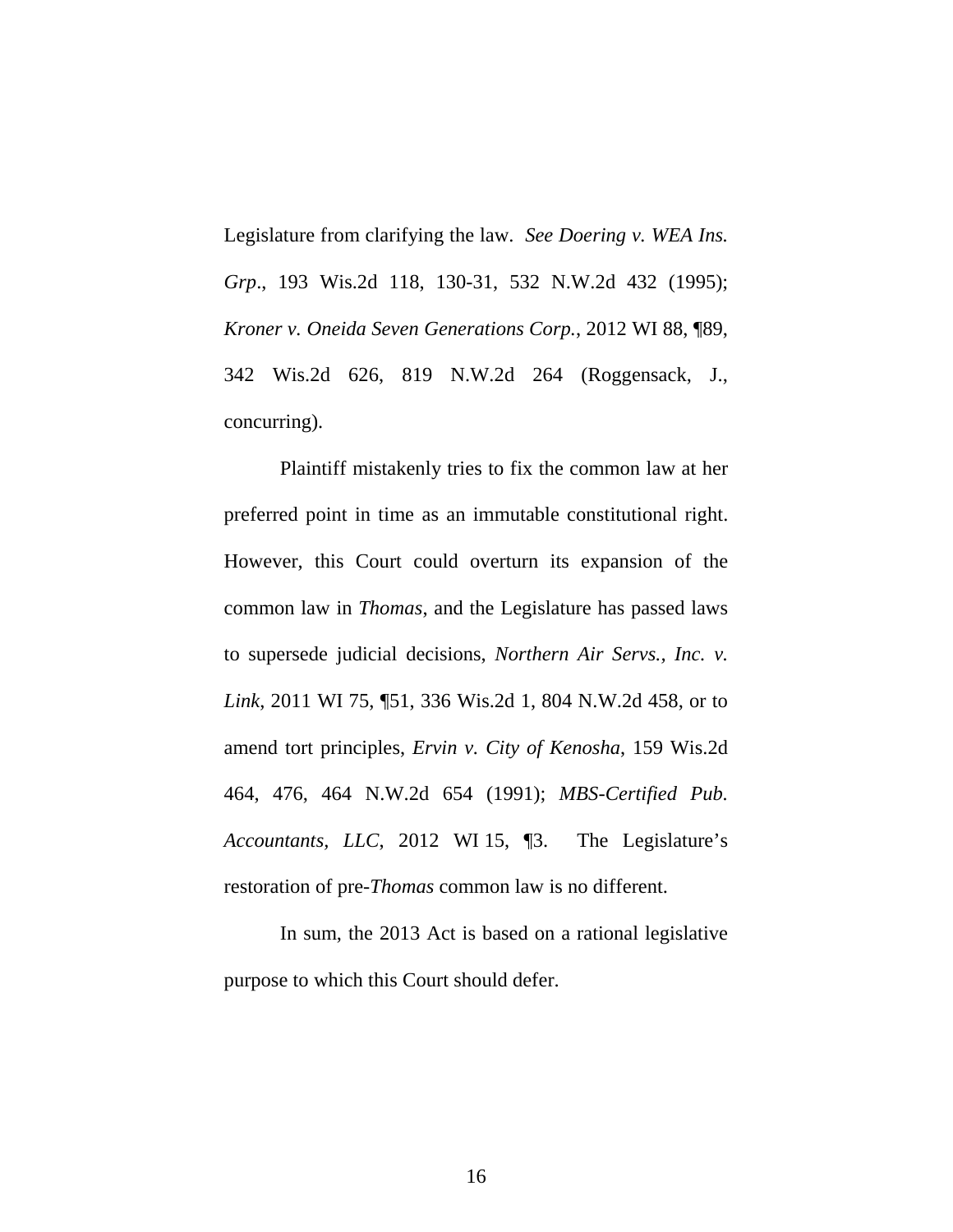### <span id="page-26-0"></span>**III. SECTION 895.046 IS NOT PRIVATE LEGISLATION.**

Section 895.046 was not "smuggled" into law. The language of the 2013 amendment first appeared in an earlier, single-subject bill: 2011 Senate Bill 373, introduced in January 2012. The Senate conducted a public hearing on Senate Bill 373, and Plaintiff's counsel testified against it, advocating the interests of Plaintiff and other claimants. R.476; A-App. 036. When Senate Bill 373's text was reintroduced as part of 2013 Wisconsin Act 20, Plaintiff's counsel again publicly opposed the amendments. *Id.*; *see also*  R.471; A-App. 139, 147, 150, 154. The trial court erred when it mistakenly held that Plaintiff lacked notice of the 2013 Act. R.476; A-App. 040.

<span id="page-26-1"></span>That the 2013 Act was part of the biennial budget bill is of no consequence. Under Article IV, §18 of Wisconsin's Constitution, courts must presume constitutionality "where it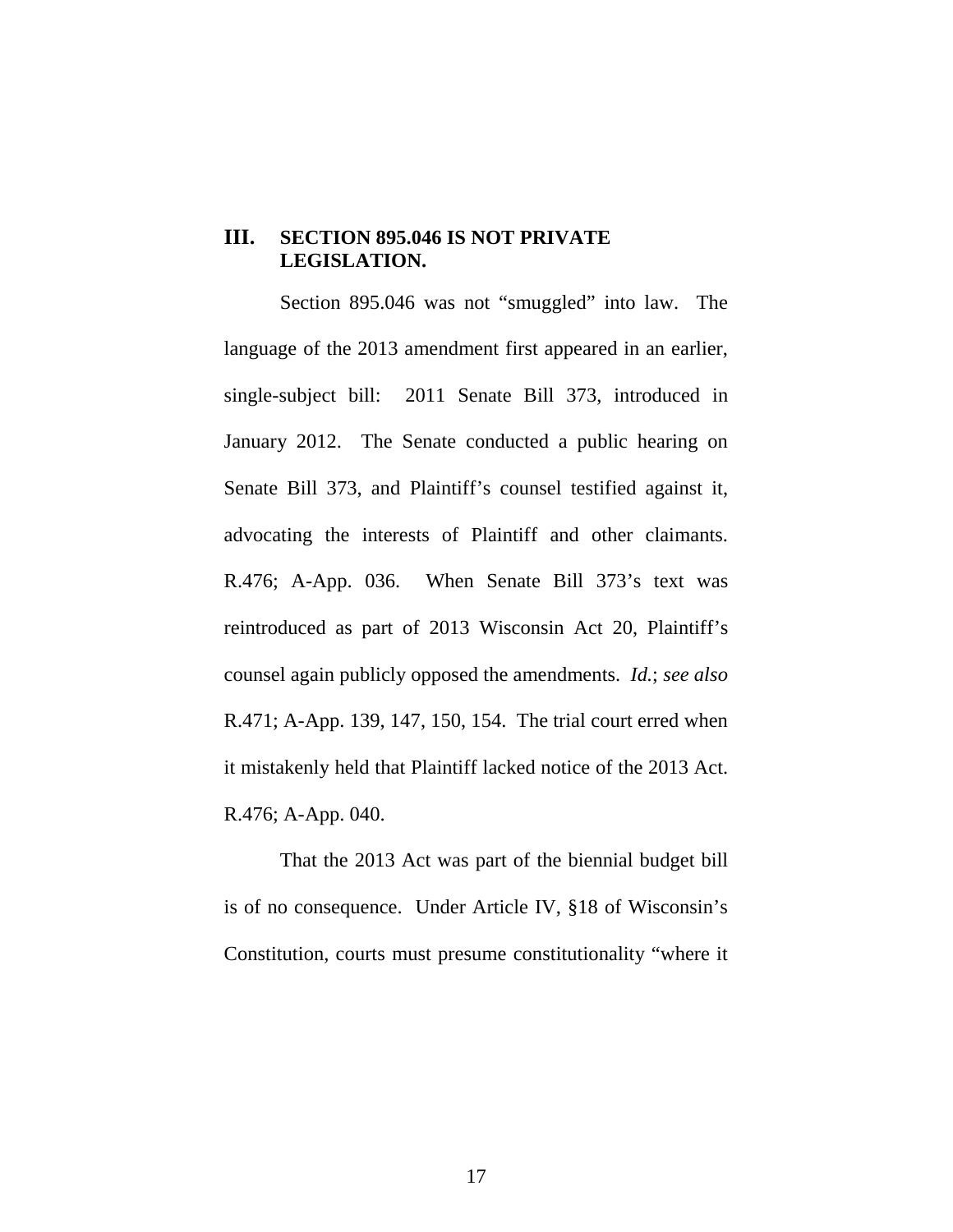<span id="page-27-1"></span>is evident that the legislature did adequately consider or discuss the legislation in question, even where such legislation was passed as part of a voluminous bill." *Flynn v. Dep't of Admin.*, 216 Wis.2d 521, 537, 576 N.W.2d 245 (1998). Thus "[f]orged in the deliberative kiln of public debate," §895.046 is constitutional. *Jackson v. Benson*, 218 Wis.2d 835, 886-87, 578 N.W.2d 602 (1998).

<span id="page-27-4"></span><span id="page-27-3"></span><span id="page-27-2"></span><span id="page-27-0"></span>Most bills are the subject of lobbying by interested persons exercising their constitutional right to petition the government. *See, e.g., Eastern R.R. Presidents Conference v. Noerr Motor Freight, Inc.*, 365 U.S. 127, 137-38 (1961). Lobbying does not impact Section 895.046's presumption of constitutionality. *See Lake Country Racquet & Athletic Club, Inc. v. Morgan*, 2006 WI App 25, ¶¶12, 19-20, 289 Wis.2d 498, 710 N.W.2d 701; *Group Health Coop. v. Wis. Dep't of Revenue,* 229 Wis.2d 846, 851 n.2, 601 N.W.2d 1 (Ct. App. 1999).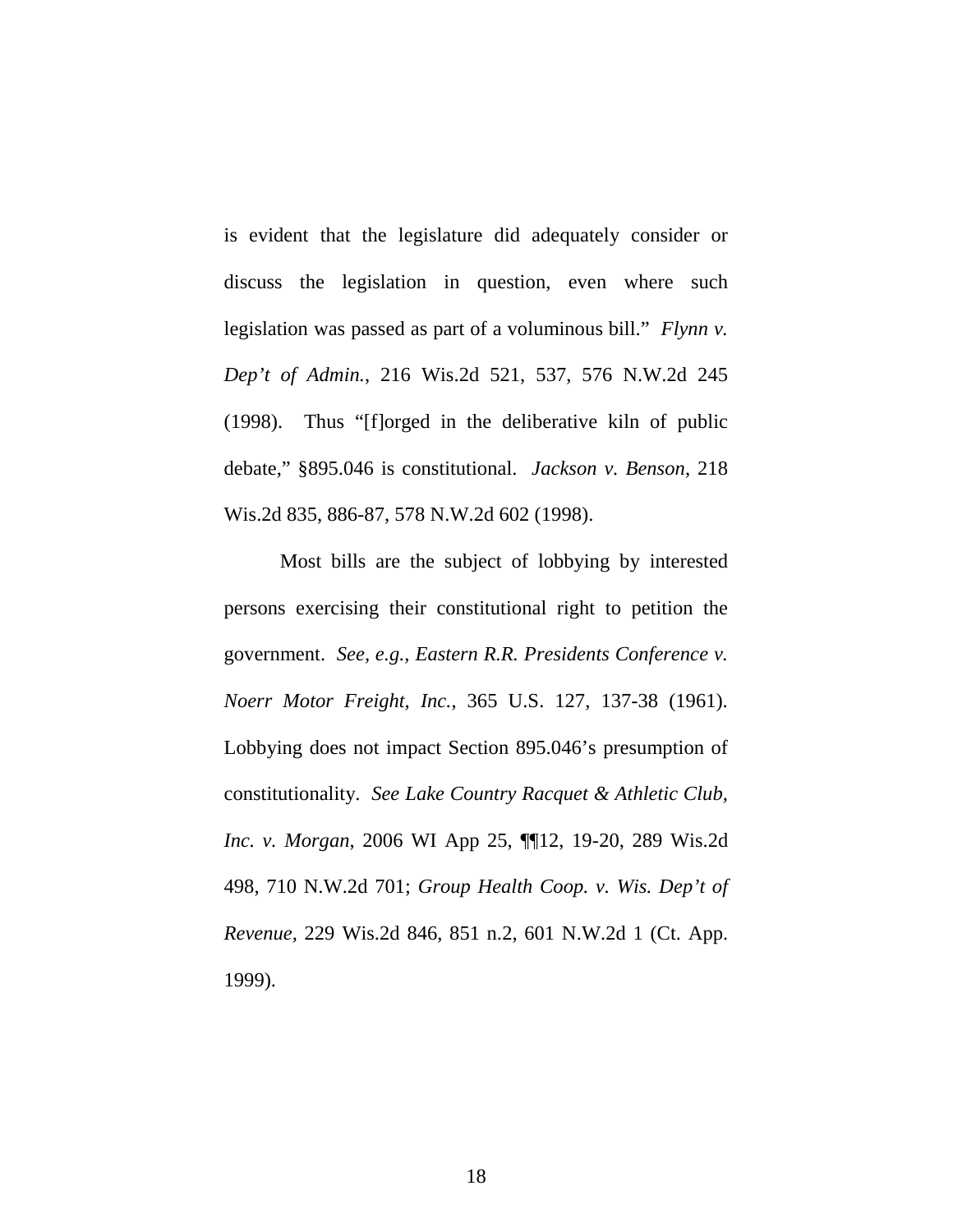Finally, §895.046 is not unconstitutional, private legislation. Pl.Br.40-43. Section 895.046 applies to all manufacturers and sellers, for all products, across the state. It reaches "all actions in law or equity, whenever filed or accrued, in which a claimant alleges that the manufacturer, distributor, seller, or promoter of a product is liable for an injury or harm to a person or property…." Wis. Stat. §895.046(2).

<span id="page-28-2"></span><span id="page-28-1"></span>Opting for a pro-jobs, pro-growth policy, the Legislature enacted §895.046 to serve "the public interest to clarify product liability law, generally, and the application of the risk contribution theory of liability…." Wis. Stat. §895.046(1g). This statewide concern precludes a finding of private legislation. *See Milwaukee Brewers Baseball Club v. Wis. Dep't of Health & Soc. Servs*., 130 Wis.2d 79, 119, 387 N.W.2d 254 (19[8](#page-28-3)6).<sup>8</sup> The benefit to Defendants or burden on

<span id="page-28-3"></span><span id="page-28-0"></span> <sup>8</sup> In her dissent in *Milwaukee Brewers,* Justice Abrahamson properly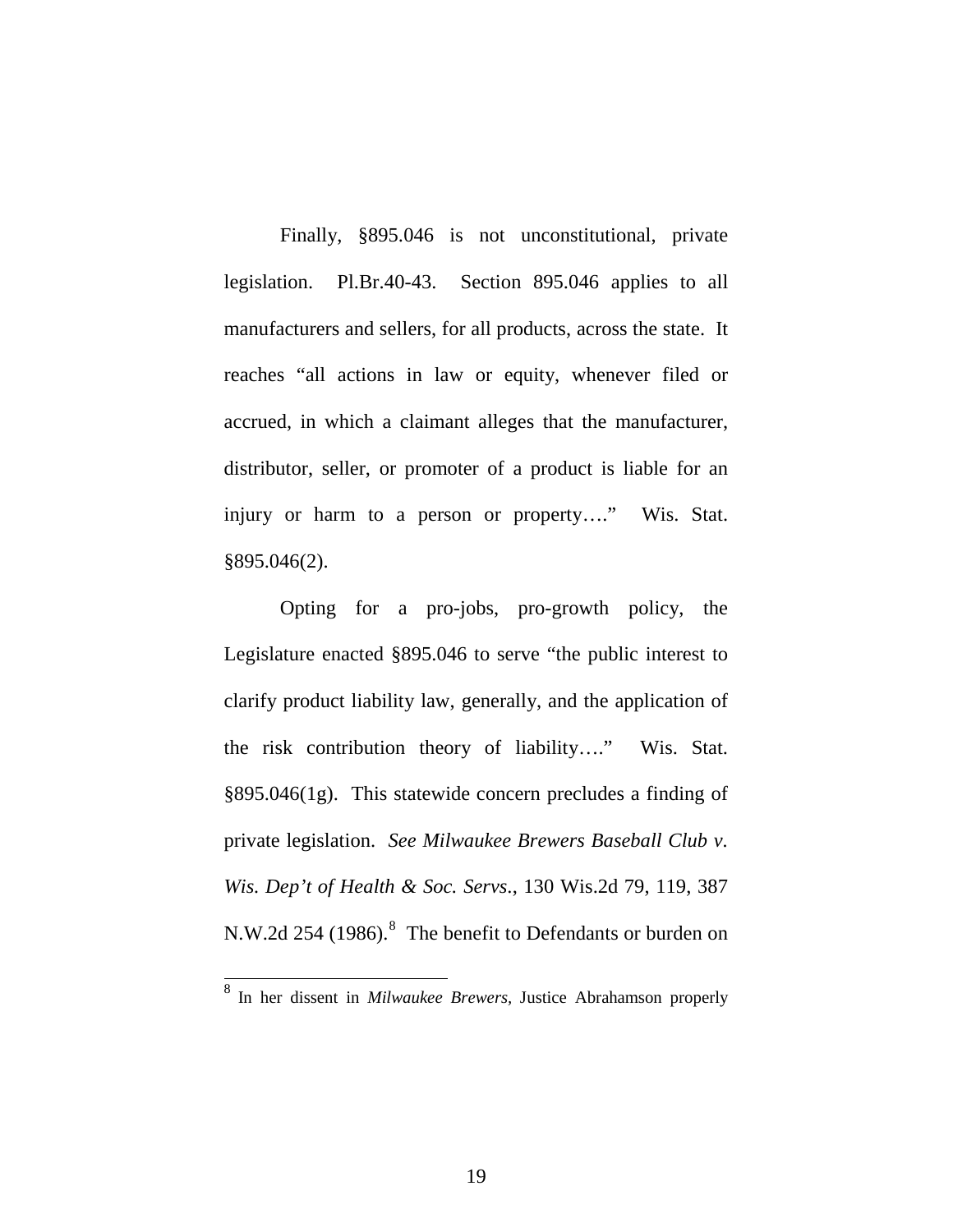others is irrelevant; "general legislation which legitimately serves the public interest will often incidentally confer a benefit or burden on particular entities." *Id*. at 116. That incidental benefit does not upset §895.046's broader purposes to serve "the public interest," preserve historical Wisconsin tort law, and ensure that "businesses may conduct activities in this state without fear of being sued for indefinite claims of harm." Wis. Stat. §895.046(1g).

#### <span id="page-29-2"></span>**CONCLUSION**

<span id="page-29-0"></span>This Court should reverse the Circuit Court, hold constitutional Wis. Stat. §895.046 as amended in 2013, and direct the trial court to enter judgment for Defendants.

<sup>(</sup>continued…)

<span id="page-29-1"></span>saw *Soo Line R.R. Co. v. Dep't of Transp*., 101 Wis.2d 64, 76, 303 N.W.2d 626 (1981) (Pl.Br.40-43), to be an "exceptional" case. 130 Wis.2d at 133. Written by Justice Abrahamson, *Soo Line* struck down legislation related "to a specific point on a specific highway" only affecting "a particular entity, the Soo Line Railroad." 101 Wis.2d at 76.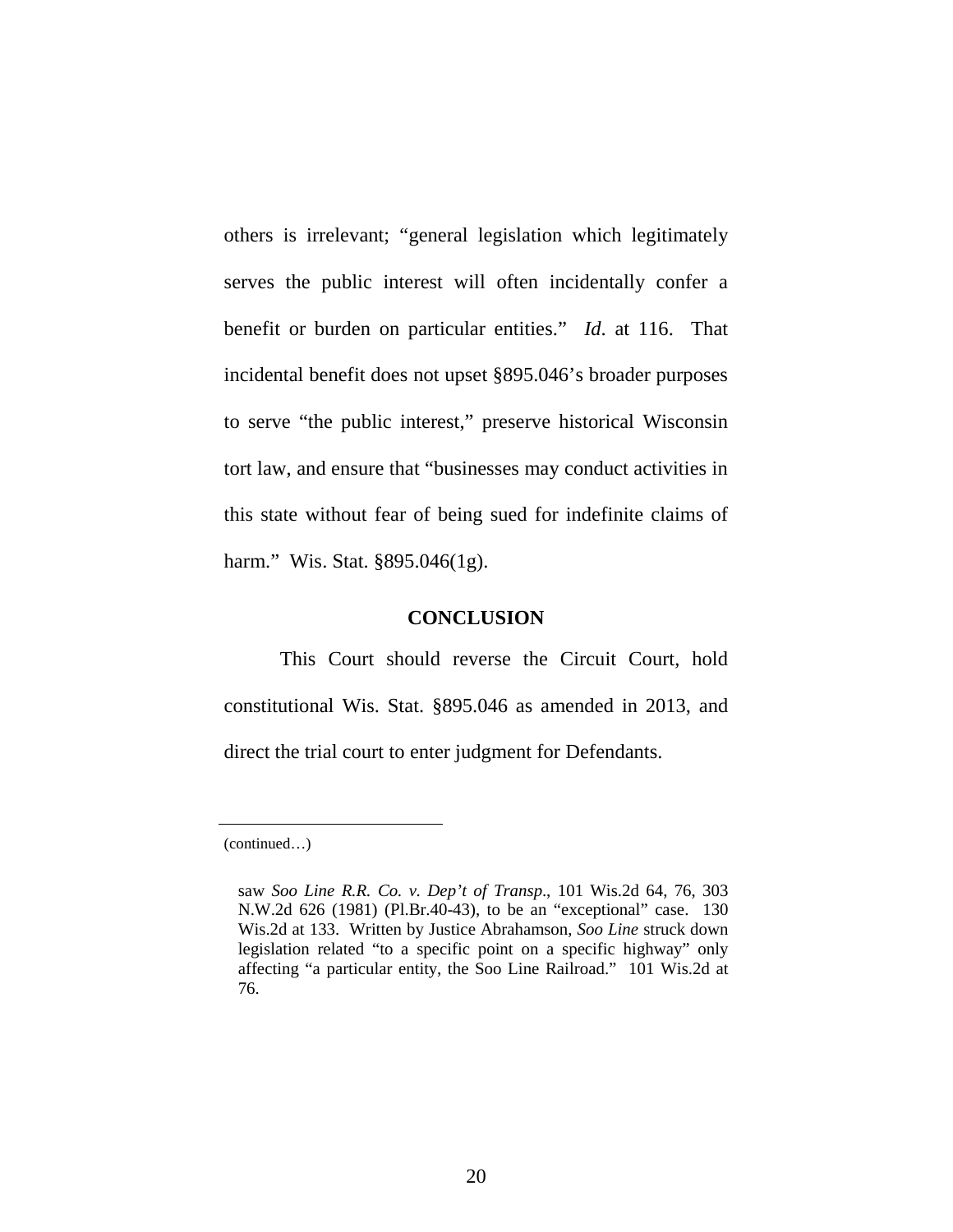Dated: February 4, 2016

James Galdechmidt

Wis. Bar No. 1005405 James E. Goldschmidt Wis. Bar. No. 1090060 QUARLES & BRADY LLP 411 East Wisconsin Avenue, Ste. 2350 Milwaukee, WI 53202-4497 Phone: (414) 277-5000 Fax: (414) 271-3552 jeff.spoerk@quarles.com james.goldschmidt@quarles.com

Leon F. DeJulius, Jr. *(pro hac vice)*  Charles H. Moellenberg, Jr. *(pro hac vice)*  JONES DAY 500 Grant Street; Suite 4500 Pittsburgh, PA 15219-2514 Phone: (412) 391-3939 Fax: (412) 394-7959 lfdejulius@jonesday.com chmoellenberg@jonesday.com

**Counsel to Defendant-Appellant The Sherwin-Williams Company**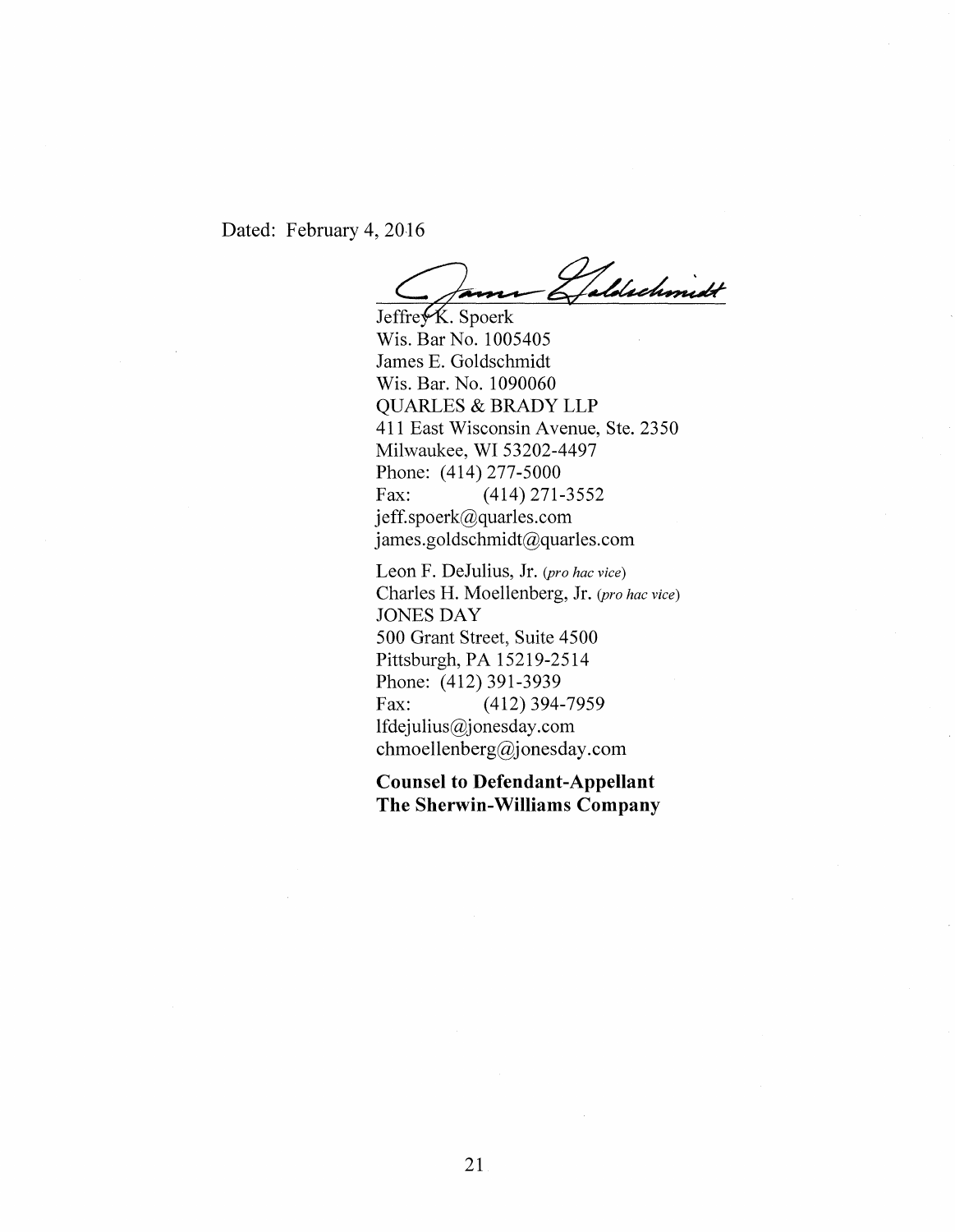Ralph A. Weber (SBN 1001563) GASS WEBER MULLINS LLC 309 N. Water Street, 7th Floor Milwaukee, WI 53202 Phone: (414) 223-3300 Fax: (414) 224-6116

Richard W. Mark *(pro hac vice)* GIBSON DUNN & CRUTCHER LLP 200 Park Avenue New York, NY 10166 Phone: (212) 351-3818 Fax: (212) 351-4035 rmark@gibsondunn.com

Elyse D. Echtman (*pro hac vice*) ORRICK, HERRINGTON & SUTCLIFFE LLP 51 West 52nd Street New York, NY 10019 Phone: (212) 506-3753 Fax: (212) 506-5000 eechtman@orrick.com

**Counsel to Defendant-Appellant American Cyanamid Company**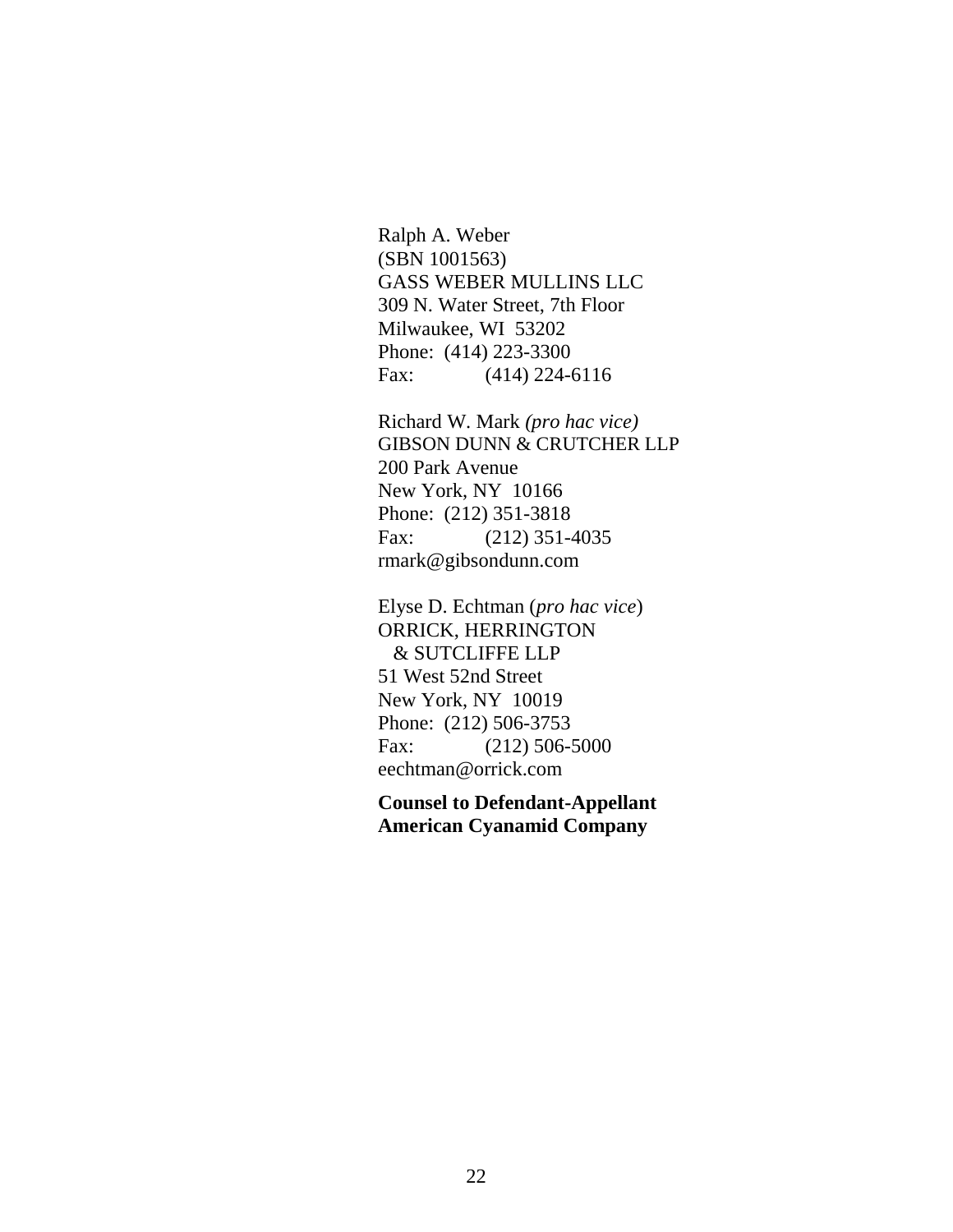Timothy A. Bascom (SBN 1010017) BASCOM BUDISH & CEMAN, SC 2600 N. Mayfair Road, #1140 Wauwatosa, WI 53226 Phone: (414) 774-8835 Fax: (414) 476-8545 tbascom@bbclaw.com

Robert P. Alpert (*pro hac vice*) Jeffrey K. Douglass (*pro hac vice*) MORRIS, MANNING & MARTIN, LLP 1600 Atlanta Financial Center 3343 Peachtree Road, N.E. Atlanta, GA 30326 Phone: (404) 233-7000 Fax: (404) 365-9532 rpa@mmmlaw.com jdouglass@mmmlaw.com

**Counsel to Defendant-Appellant Armstrong Containers, Inc.**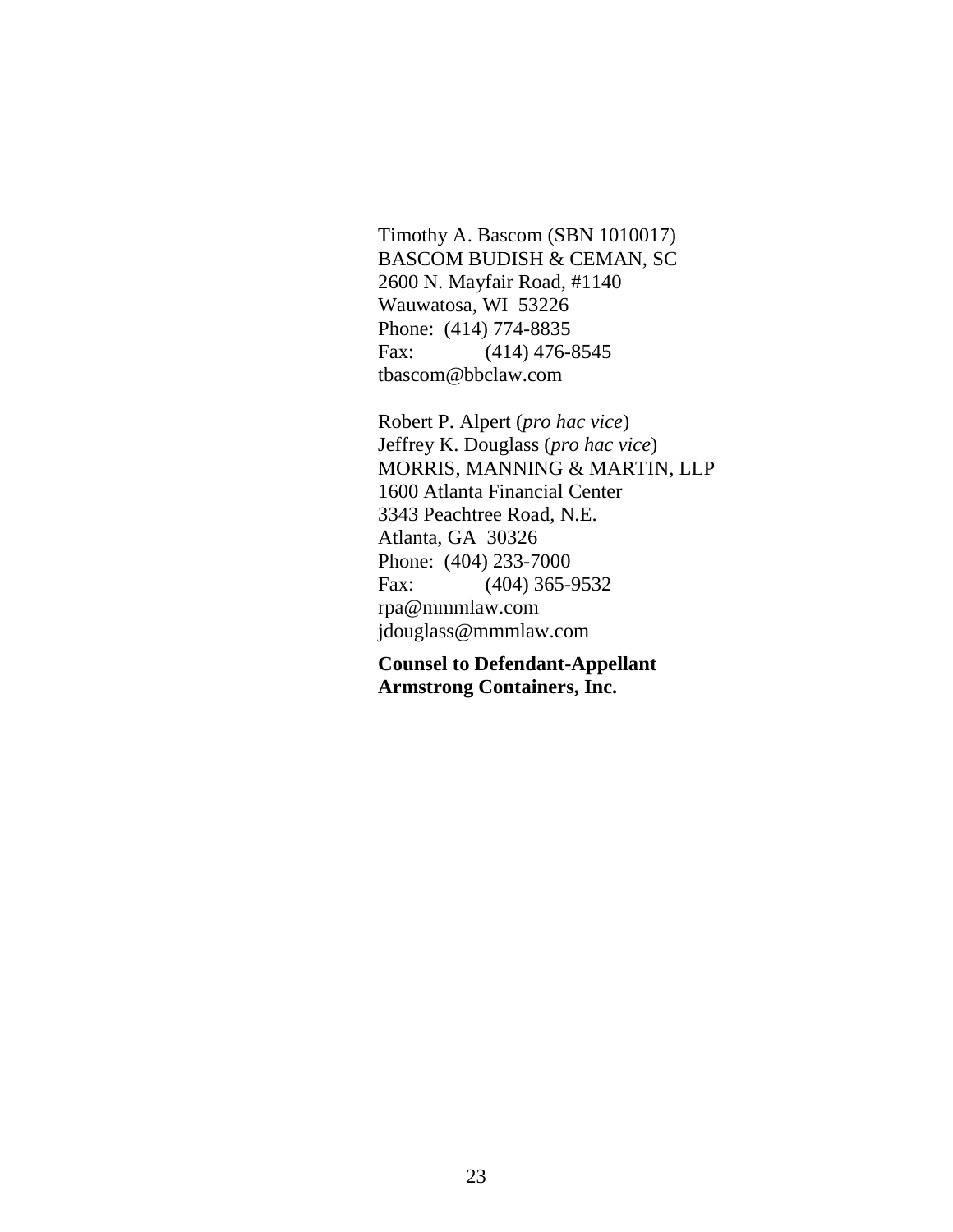Paul E. Benson (SBN 1001457) MICHAEL BEST & FRIEDRICH LLP 100 E. Wisconsin Avenue, Suite 3300 Milwaukee, WI 53202 Phone: (414) 271-6560 Fax: (414) 277-0656 pebenson@michaelbest.com

Steven R. Williams (*pro hac vice*) Joy C. Fuhr (*pro hac vice*) Christian E. Henneke (*pro hac vice*) McGUIRE WOODS LLP Gateway Plaza 800 East Canal Street Richmond, VA 23219 Phone: (804) 775-1000 Fax: (804) 775-1061 srwilliams@mcguirewoods.com jfuhr@mcguirewoods.com chenneke@mcguirewoods.com

**Counsel to Defendant-Appellant E.I. Du Pont De Nemours & Company**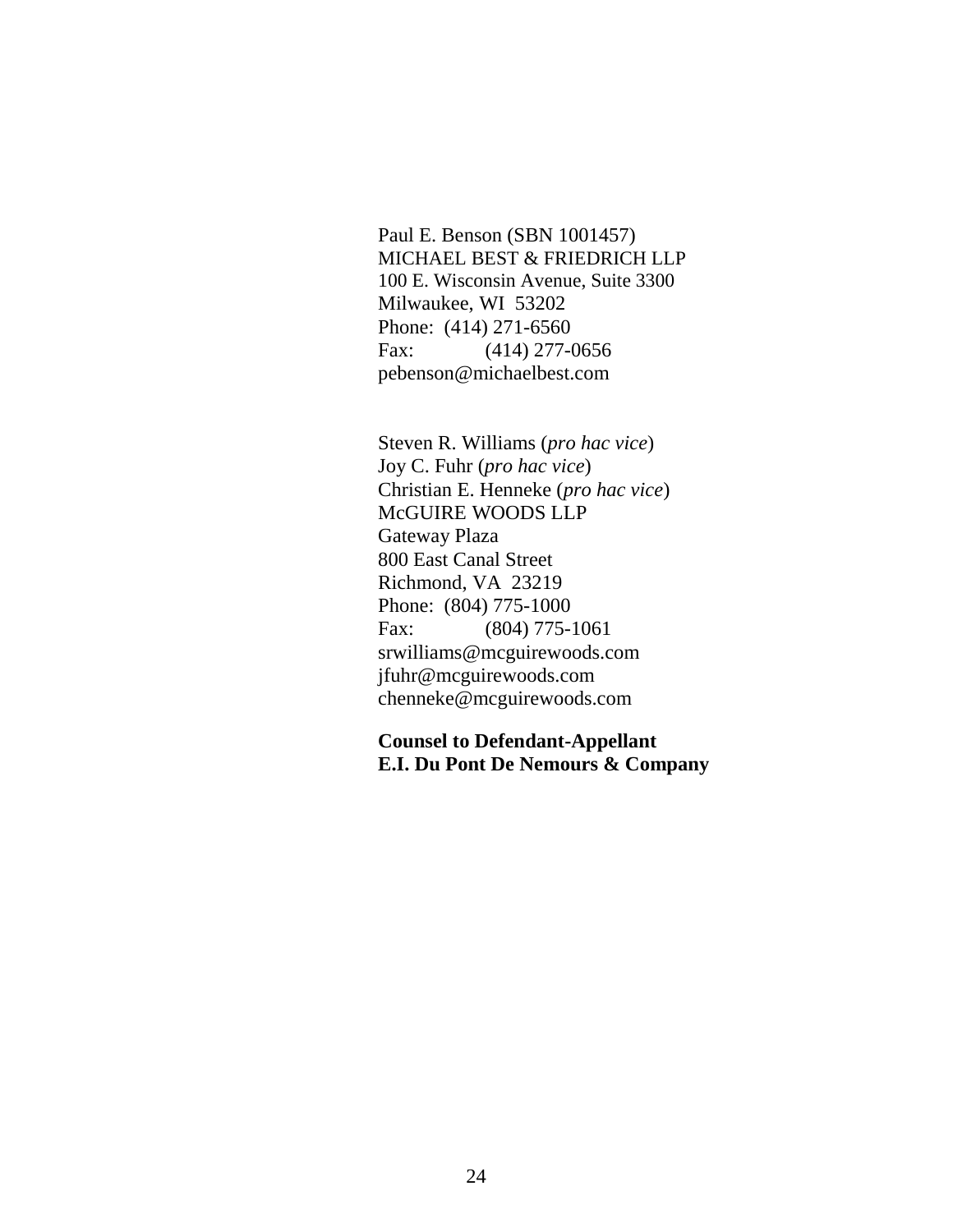Anthony S. Baish (SBN 1031577) GODFREY & KAHN S.C. 780 N. Water Street, Suite 1500 Milwaukee, WI 53202 Phone: (414) 273-3500 Fax: (414) 273-5198 abaish@gklaw.com

Daniel T. Flaherty (SBN 1011357) 100 W. Lawrence Street P.O. Box 2728 Appleton, WI 54912 Phone: (920) 830-2800 Fax: (920) 830-3530 dflaherty@gklaw.com

Philip H. Curtis (*pro hac vice*) Bruce R. Kelly (*pro hac vice*) William Voth (*pro hac vice*) Matthew D. Grant (*pro hac vice*) Reuben S. Koolyk (*pro hac vice*) ARNOLD & PORTER LLP 399 Park Avenue New York, NY 10022 Phone: (212) 715-1000 Fax: (212) 715-1399 Philip.Curtis@aporter.com Bruce.Kelly@aporter.com William.Voth@aporter.com Matthew.Grant@aporter.com Reuben.Koolyk@aporter.com

**Counsel to Defendant-Appellant Atlantic Richfield Company**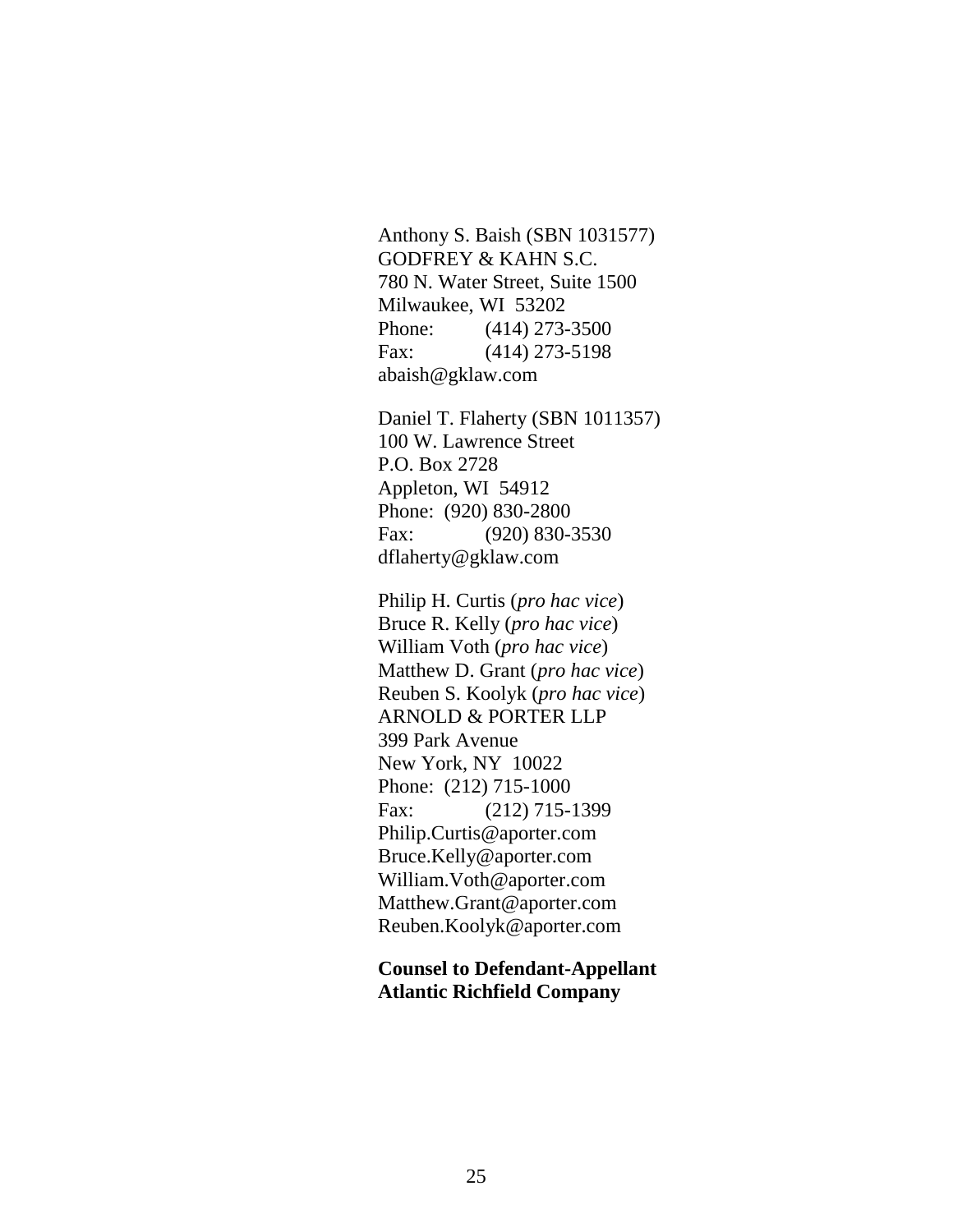### **CERTIFICATION REGARDING FORM AND LENGTH**

I hereby certify that this brief conforms to the rules contained in Wis. Stats. §§ 809.19 (8) (b) and (c) as to form and length for a reply brief produced with a proportional serif font (Times New Roman, 13 pitch). The length of this brief, including footnotes, is 2,975 words.

Dated: February 4, 2016

Haldschmidt

James E. Goldschmidt Wis. Bar. No. 1090060 QUARLES & BRADY LLP 411 East Wisconsin Avenue, Ste. 2350 Milwaukee, WI 53202-4497 Phone: (414) 277-5000 Fax: (414) 271-3552 james.goldschmidt@quarles.com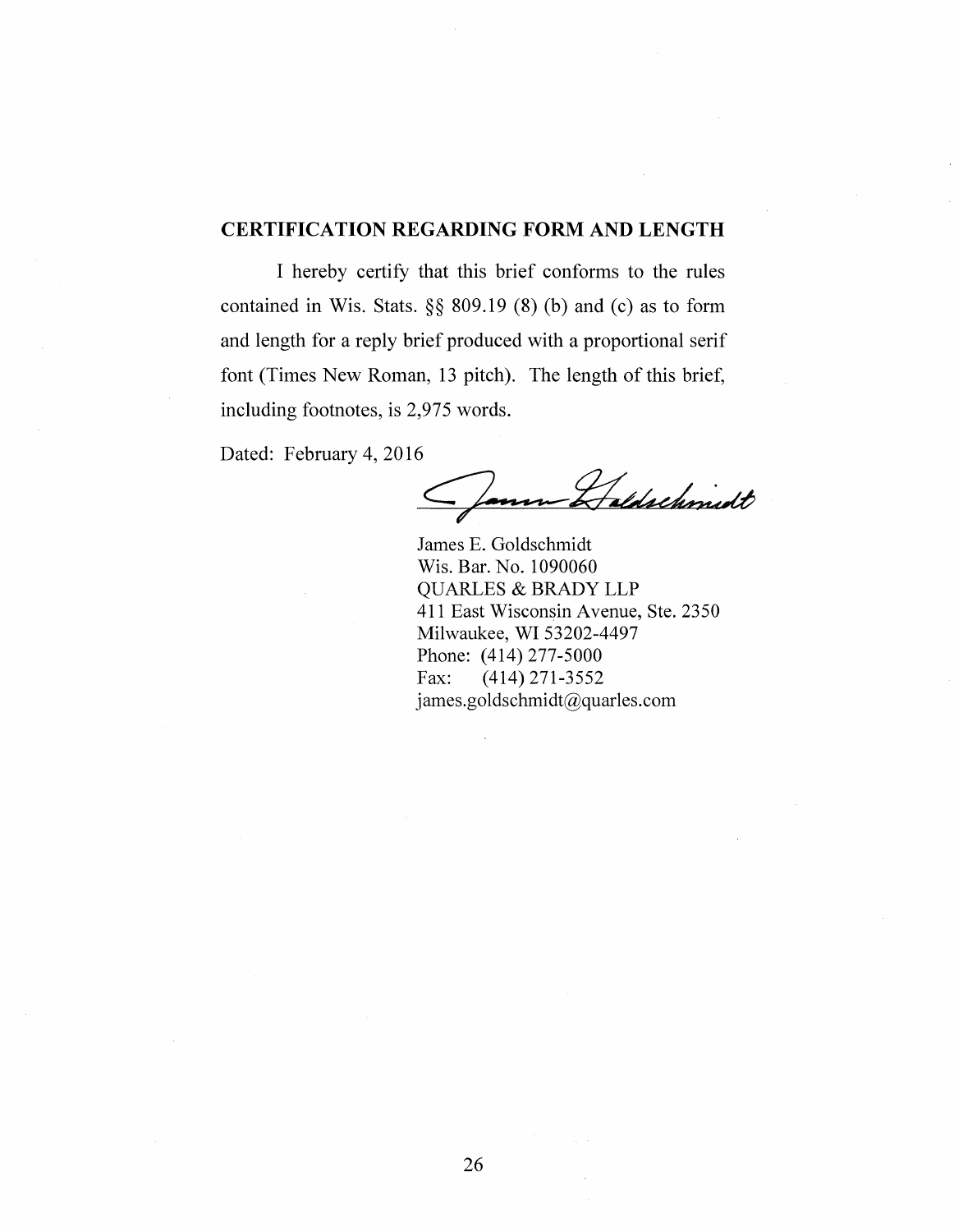#### **CERTIFICATION REGARDING ELECTRONIC BRIEF**

I certify that I have submitted an electronic copy of this brief which complies with the requirements of Wis. Stat. § 809.19(12). I further certify that the text of the electronic copy of the brief is identical to the text of the paper copy of the brief.

Dated: February 4, 2016

James Haldschmidt

James E. Goldschmidt Wis. Bar. No. 1090060 QUARLES & BRADY LLP 411 East Wisconsin Avenue, Ste. 2350 Milwaukee, WI 53202-4497 Phone: (414) 277-5000 Fax: (414) 271-3552 james.goldschmidt@quarles.com